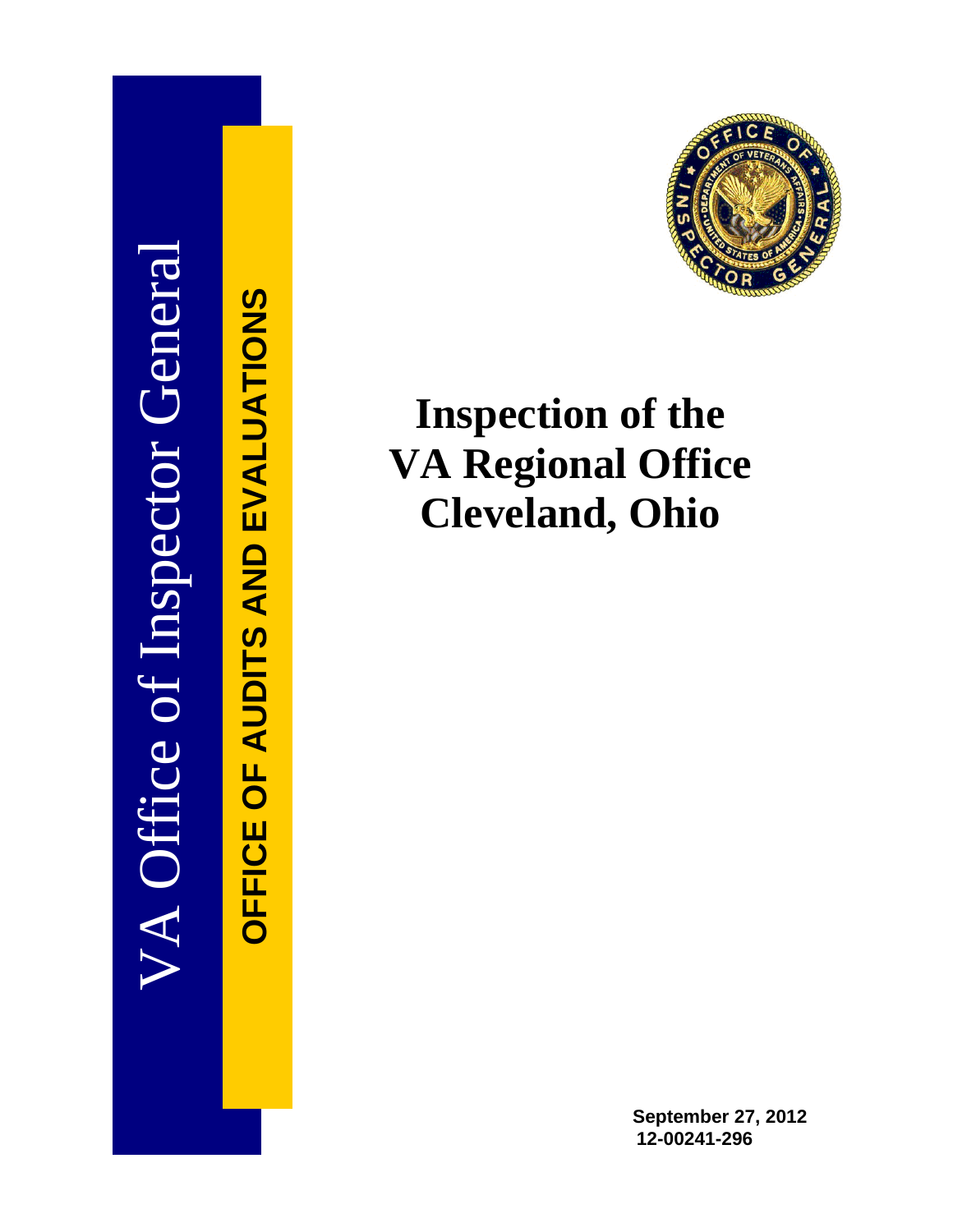## **ACRONYMS AND ABBREVIATIONS**

| <b>COVERS</b> | <b>Control of Veterans Records System</b>     |
|---------------|-----------------------------------------------|
| <b>OIG</b>    | Office of Inspector General                   |
| <b>RVSR</b>   | <b>Rating Veterans Service Representative</b> |
| <b>SAO</b>    | <b>Systematic Analysis of Operations</b>      |
| <b>STAR</b>   | <b>Systematic Technical Accuracy Review</b>   |
| <b>TBI</b>    | Traumatic Brain Injury                        |
| <b>VARO</b>   | Veterans Affairs Regional Office              |
| <b>VBA</b>    | <b>Veterans Benefits Administration</b>       |
| <b>VSC</b>    | Veterans Service Center                       |
| <b>VSCM</b>   | Veterans Service Center Manager               |

 **E-Mail: [vaoighotline@va.gov](mailto:vaoighotline@va.gov) To Report Suspected Wrongdoing in VA Programs and Operations: Telephone: 1-800-488-8244 (Hotline Information: <http://www.va.gov/oig/contacts/hotline.asp>)**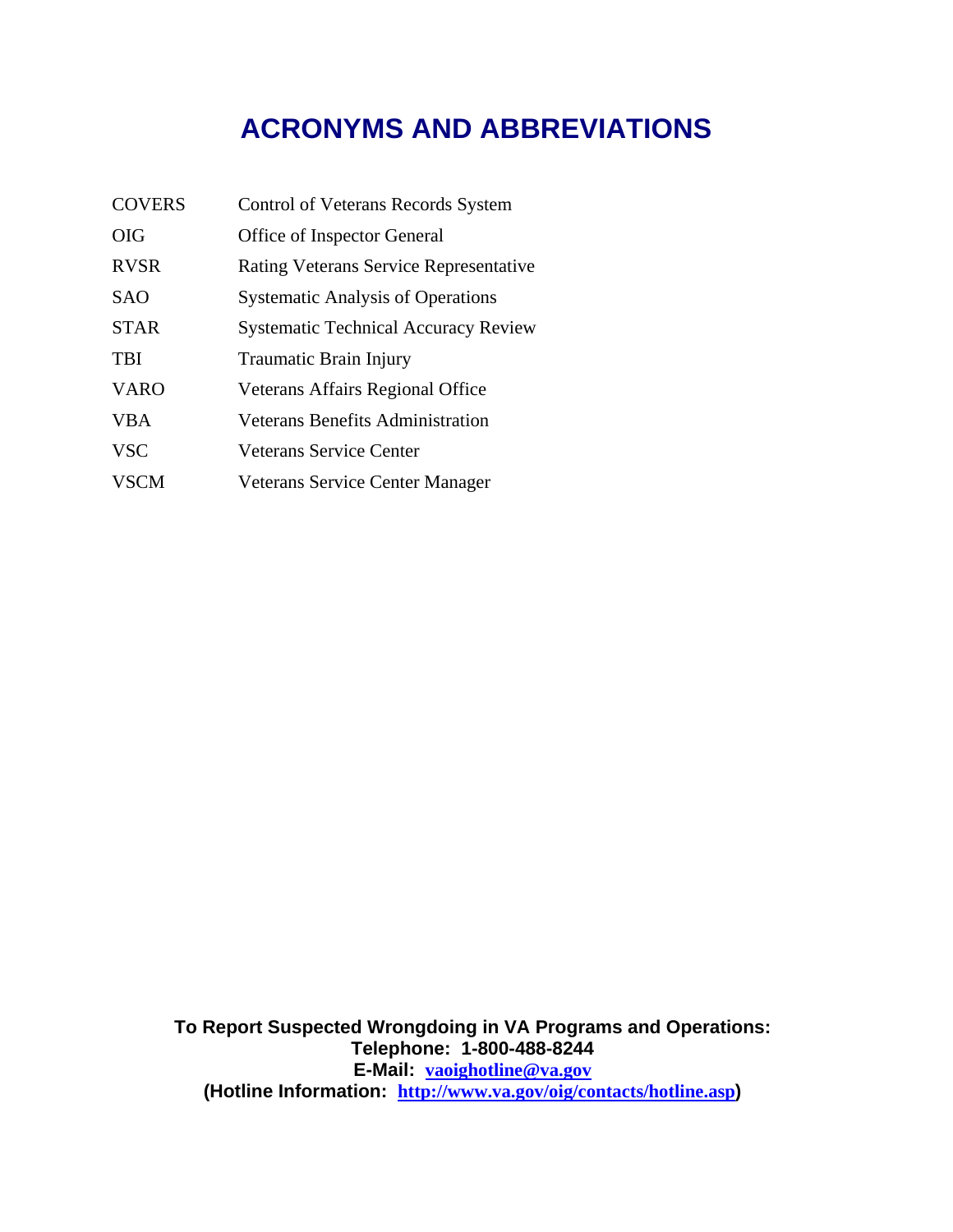

## **Report Highlights: Inspection of the VA Regional Office, Cleveland, Ohio**

### **Why We Did This Review**

The Veterans Benefits Administration (VBA) has 57 VA Regional Offices (VAROs) nationwide that process disability claims and provide a range of services to veterans. We conducted this inspection to evaluate how well the Cleveland VARO accomplishes this mission of providing veterans with access to high-quality benefits and services.

### **What We Found**

Overall, VARO staff did not accurately process 26 percent of the disability claims we reviewed. These results do not represent the overall accuracy of disability claims processing at this VARO as we sampled claims we considered at higher risk of processing errors.

The Cleveland VARO did not always process disability claims accurately. VARO staff inaccurately processed 53 percent of the temporary 100 percent disability evaluations we reviewed generally because staff did not schedule medical reexaminations as required to determine whether to continue these evaluations. Additionally, VARO staff inaccurately processed 17 percent of the sampled traumatic brain injury claims when they incorrectly interpreted VBA policy. In contrast, VARO staff accurately processed 93 percent of the herbicide exposure-related claims we reviewed. Where claims processing is inaccurate, VBA risks paying inaccurate and often unnecessary financial benefits.

VARO staff generally corrected errors identified by VBA's Systematic Technical Accuracy Review program. VARO management ensured staff completed and used adequate data to support Systemic Analyses of Operations.

However, due to insufficient management oversight, VARO staff did not properly process mail to ensure decision makers had all of the evidence available to make accurate and timely claims decisions. VARO staff also inconsistently addressed Gulf War veterans' entitlement to mental health treatment. The Cleveland VARO provided outreach to homeless veterans. However, VBA needs a measure to assess its outreach programs.

### **What We Recommended**

We recommended the VARO Director provide refresher training on proper processing of traumatic brain injury claims. The Director should also ensure staff properly process all mail and address Gulf War veterans' entitlement to mental health treatment as required.

### **Agency Comments**

The VARO Director concurred with our recommendations. Management's planned actions are responsive and we will follow up as required.

Joil, A. Hallilay

LINDA A. HALLIDAY Assistant Inspector General for Audits and Evaluations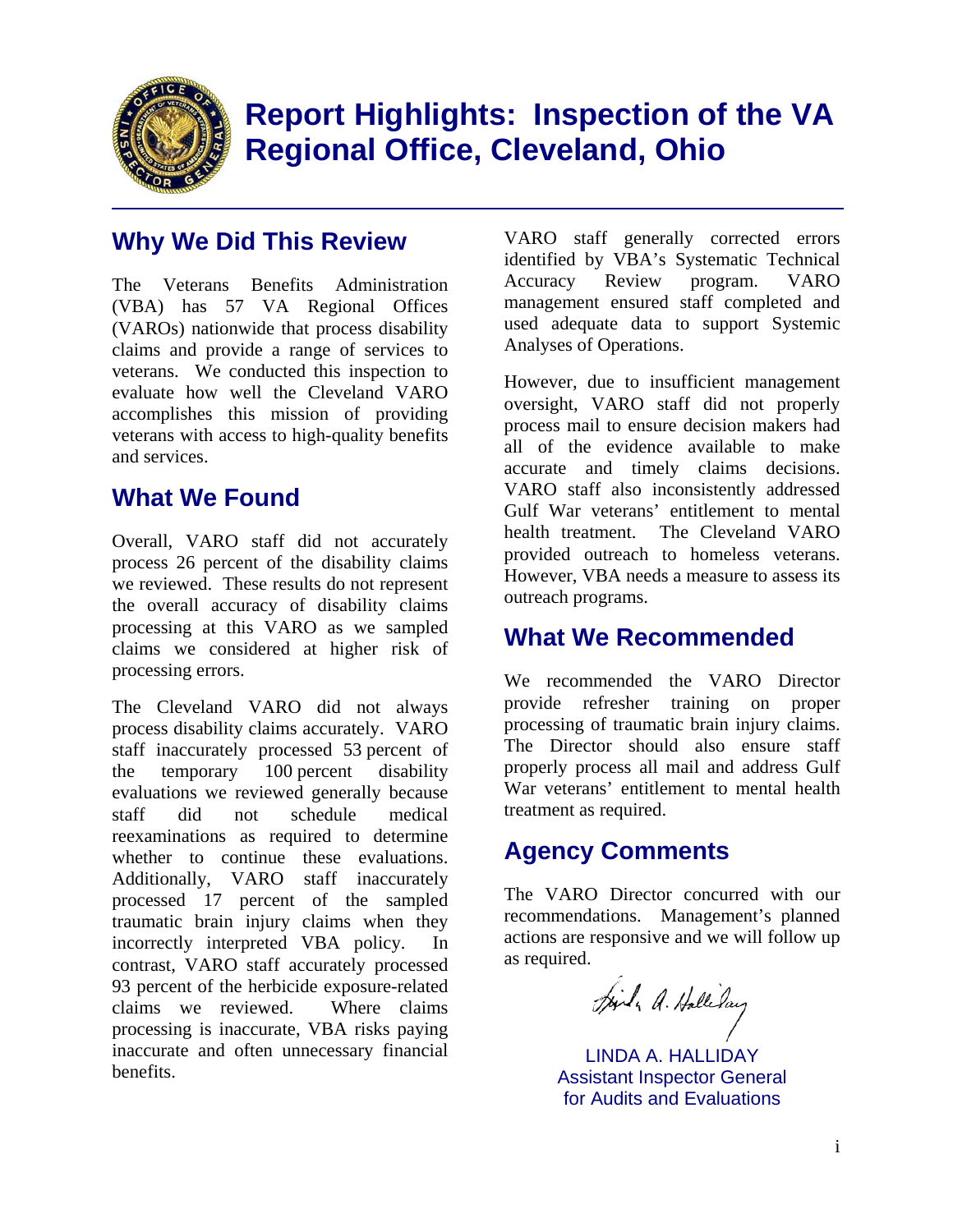## **TABLE OF CONTENTS**

| Appendix A |  |
|------------|--|
| Appendix B |  |
| Appendix C |  |
| Appendix D |  |
| Appendix E |  |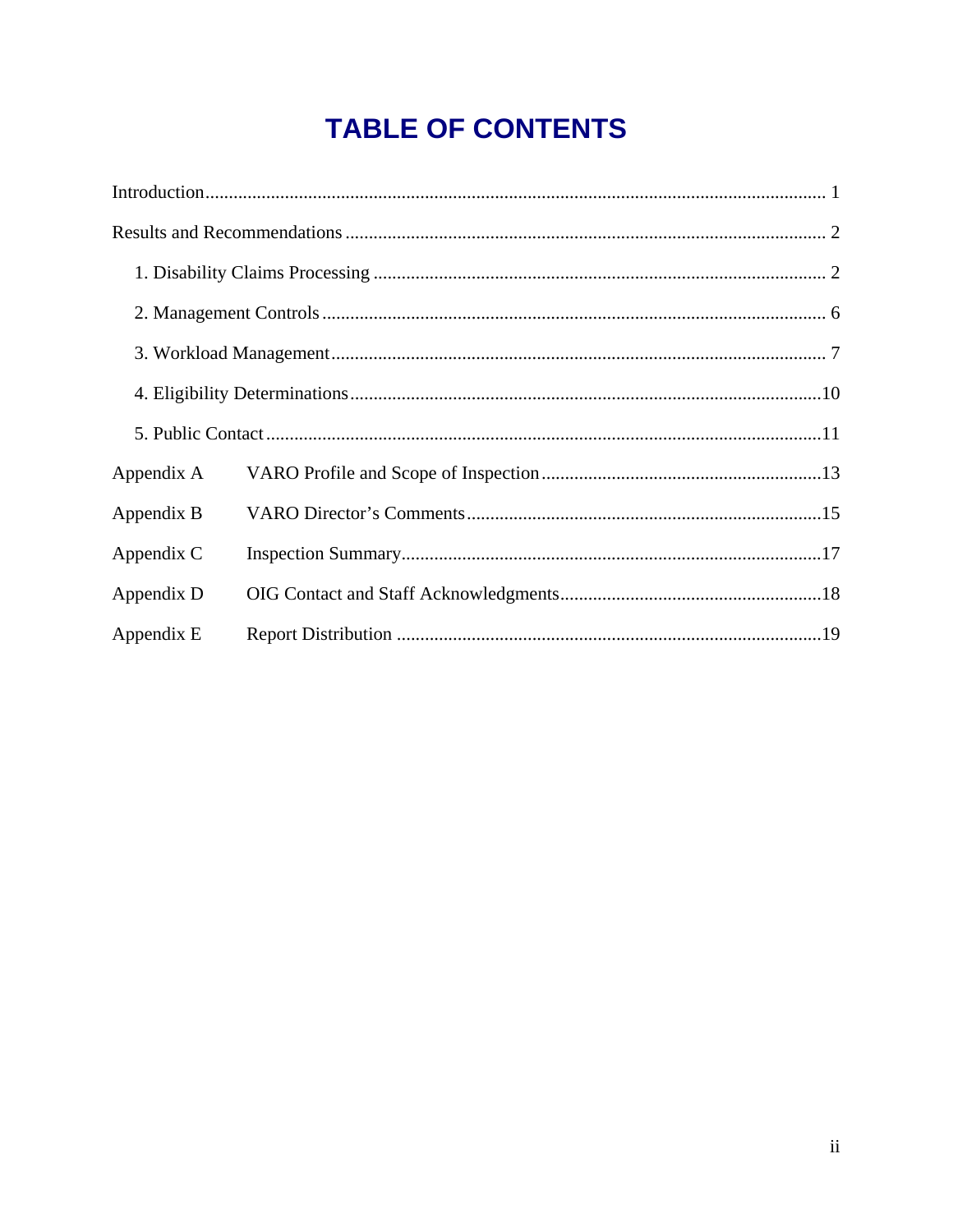## **INTRODUCTION**

#### *Objective* The Benefits Inspection Program is part of the Office of Inspector General's (OIG) efforts to ensure our Nation's veterans receive timely and accurate benefits and services. The Benefits Inspection Division contributes to improved management of benefits processing activities and veterans' services by conducting onsite inspections at VA Regional Offices (VAROs). These independent inspections provide recurring oversight focused on disability compensation claims processing and performance of Veterans Service Center (VSC) operations. The objectives of the inspections are to:

- Evaluate how well VAROs are accomplishing their mission of providing veterans with access to high-quality benefits and services.
- Determine whether management controls ensure compliance with VA regulations and policies; assist management in achieving program goals; and minimize the risk of fraud, waste, and other abuses.
- Identify and report systemic trends in VARO operations.

In addition to this oversight, inspections may examine issues or allegations referred by VA employees, members of Congress, or other stakeholders.

In June 2012, the OIG conducted an inspection of the Cleveland VARO. The inspection focused on five protocol areas examining eight operational activities. The five protocol areas were disability claims processing, management controls, workload management, eligibility determinations, and public contact. We did not examine eligibility determinations related to fiduciary competency determinations because the Veterans Benefits Administration (VBA) centralized the Eastern Area fiduciary activities at the Indianapolis VARO.

We reviewed 60 (7 percent) of 902 disability claims related to traumatic brain injury (TBI) and herbicide exposure that VARO staff completed from January through March 2012. We also reviewed 30 (4 percent) of 742 rating decisions where VARO staff granted temporary 100 percent disability evaluations for at least 18 months, generally the longest period a temporary 100 percent disability evaluation may be assigned under VBA policy without review.

Appendix A provides details on the VARO and the scope of our inspection. Appendix B provides the VARO Director's comments on a draft of this report. Appendix C provides criteria we used to evaluate each operational activity and a summary of our inspection results.

*Scope of Inspection*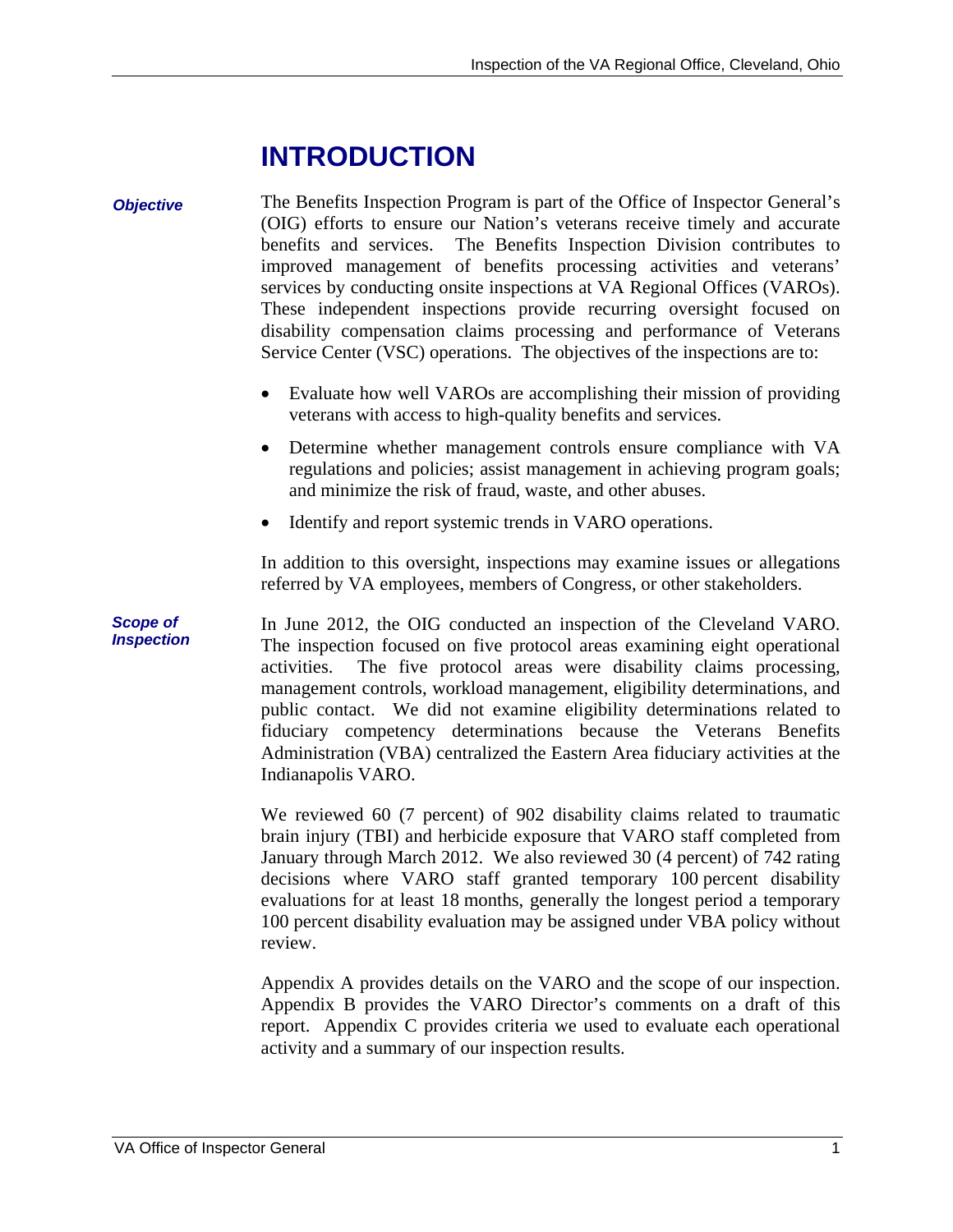## **RESULTS AND RECOMMENDATIONS**

### **1. Disability Claims Processing**

The OIG benefits inspection team focused on disability claims processing related to temporary 100 percent disability evaluations, TBI, and herbicide exposure. We evaluated claims processing accuracy and its impact on veterans' benefits.

#### **Processing Accuracy Finding 1 The Cleveland VARO Could Improve Disability Claims**

The Cleveland VARO did not always process temporary 100 percent disability evaluations and TBI cases accurately. However, VARO staff correctly processed 93 percent of the herbicide exposure-related disability claims we reviewed. Overall, VARO staff incorrectly processed 23 of the total 90 disability claims we sampled and processed \$579,117 in improper benefit payments. VARO management disagreed with monetary calculations related to overpayments of three temporary 100 percent evaluation errors. Management nonetheless agreed to take corrective action on all errors we identified.

Because we sampled specific types of claims, our results do not represent the universe of disability claims processed at the VARO. As reported by VBA's Systematic Technical Accuracy Review (STAR) program as of April 2012, overall accuracy of the Cleveland VARO's rating-related decisions was 89.7 percent—2.7 percentage points above VBA's 87 percent target. The following table reflects the errors affecting, and those with the potential to affect, veterans' benefits processed at the Cleveland VARO.

| <b>Table 1</b> | <b>Cleveland VARO Disability Claims Processing Results</b>     |                 |                                                                   |                                                  |              |
|----------------|----------------------------------------------------------------|-----------------|-------------------------------------------------------------------|--------------------------------------------------|--------------|
|                |                                                                |                 |                                                                   | <b>Claims Incorrectly Processed</b>              |              |
|                | <b>Type</b>                                                    | <b>Reviewed</b> | <b>Potential To</b><br><b>Affect Veterans'</b><br><b>Benefits</b> | <b>Affecting</b><br>Veterans'<br><b>Benefits</b> | <b>Total</b> |
|                | <b>Temporary 100 Percent</b><br><b>Disability Evaluations</b>  | 30              | 9                                                                 | 7                                                | 16           |
|                | <b>Traumatic Brain Injury</b><br><b>Claims</b>                 | 30              | 4                                                                 |                                                  | 5            |
|                | <b>Herbicide Exposure-</b><br><b>Related Disability Claims</b> | 30              | $\Omega$                                                          | 2                                                | 2            |
|                | <b>Total</b>                                                   | 90              | 13                                                                | 10                                               | 23           |
|                | Source: VA OIG analysis of VBA's disability claim files        |                 |                                                                   |                                                  |              |

*Source: VA OIG analysis of VBA's disability claim files*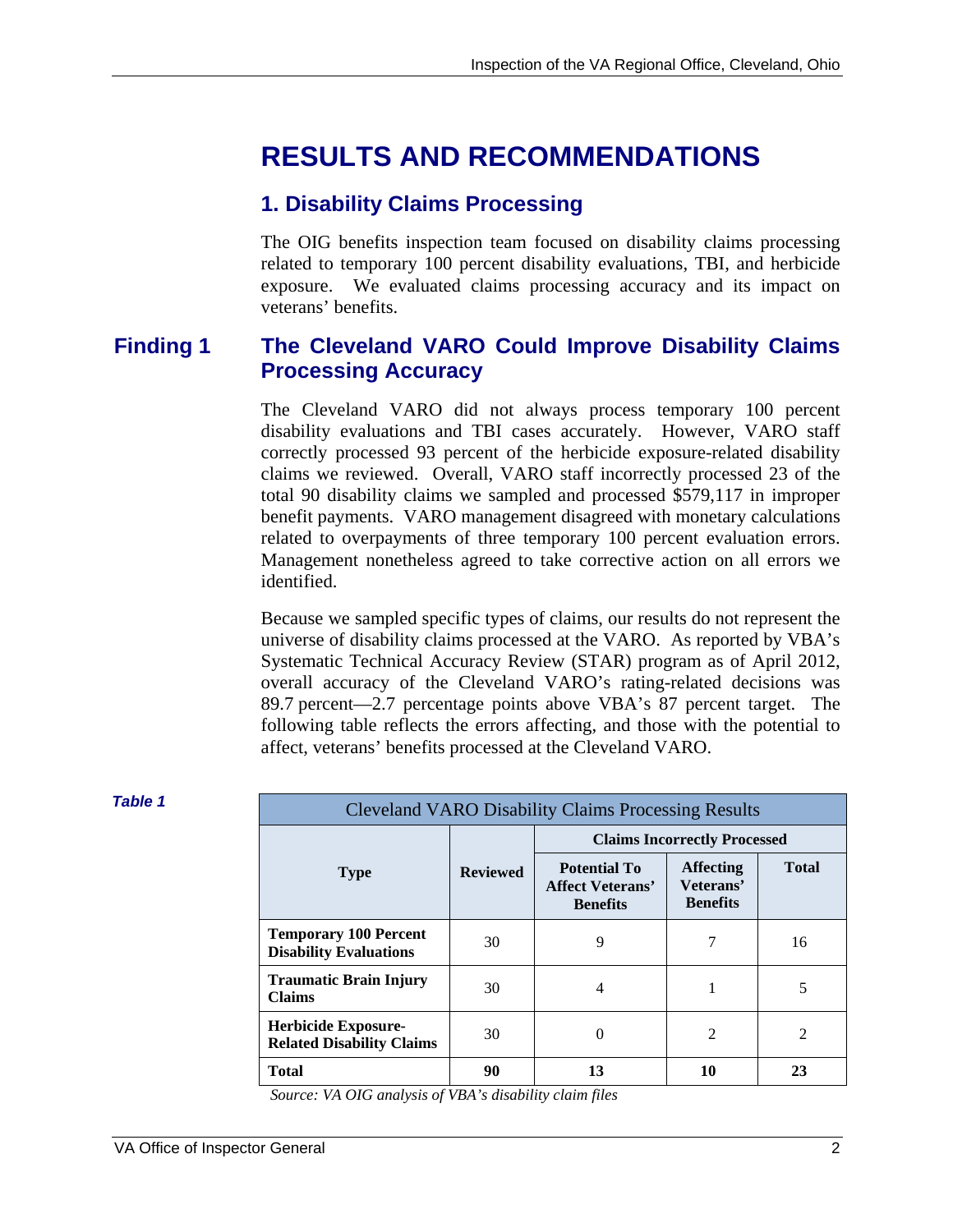VARO staff incorrectly processed 16 of the 30 temporary 100 percent disability evaluations we reviewed. VBA policy requires a temporary 100 percent disability evaluation for a service-connected disability following surgery or when a veteran needs a specific treatment. At the end of a mandated period of convalescence or treatment, VARO staff must request a follow-up medical examination to help determine whether to continue the veteran's 100 percent disability evaluation.

For temporary 100 percent disability evaluations, including confirmed and continued evaluations where rating decisions do not change veterans' payment amounts, VSC staff must input suspense diaries in VBA's electronic system. A suspense diary is a processing command that establishes a date when VSC staff must schedule a reexamination. As a suspense diary matures, the electronic system generates a reminder notification to alert VSC staff to schedule the reexamination.

Available medical evidence showed that 7 of 16 processing inaccuracies affected veterans' benefits—6 overpayments totaled \$561,519, and 1 underpayment totaled \$8,175. Details on the most significant overpayment and underpayment follow.

- The most significant overpayment occurred when VARO staff did not schedule a medical reexamination for a veteran's non-Hodgkin's lymphoma as required. VA treatment records revealed the condition improved and the veteran was no longer entitled to receive a temporary 100 percent disability evaluation. Nonetheless, VA continued processing monthly benefits and ultimately overpaid the veteran \$236,655 over a period of 7 years and 6 months.
- The underpayment occurred when VARO staff did not schedule a medical reexamination for a veteran's squamous cell carcinoma of the left vocal cord. VA treatment records revealed the veteran underwent a total laryngectomy that warranted a higher level of monthly compensation. As a result, VA underpaid the veteran \$8,175 over a period of 7 years and 5 months. We discussed the underpayment with VARO officials who agreed to take corrective action.

Management concurred with all of the errors except three monetary calculations related to improper payments. We notified the VSCM that these overpayment calculations were determined based on evidence already in the veterans' claims folders and the calculation of improper payments was based on available evidence at the time of our inspection. Further, our calculations did not include any projected improper payment amounts beyond the date of our inspection.

*Temporary 100 Percent Disability Evaluations*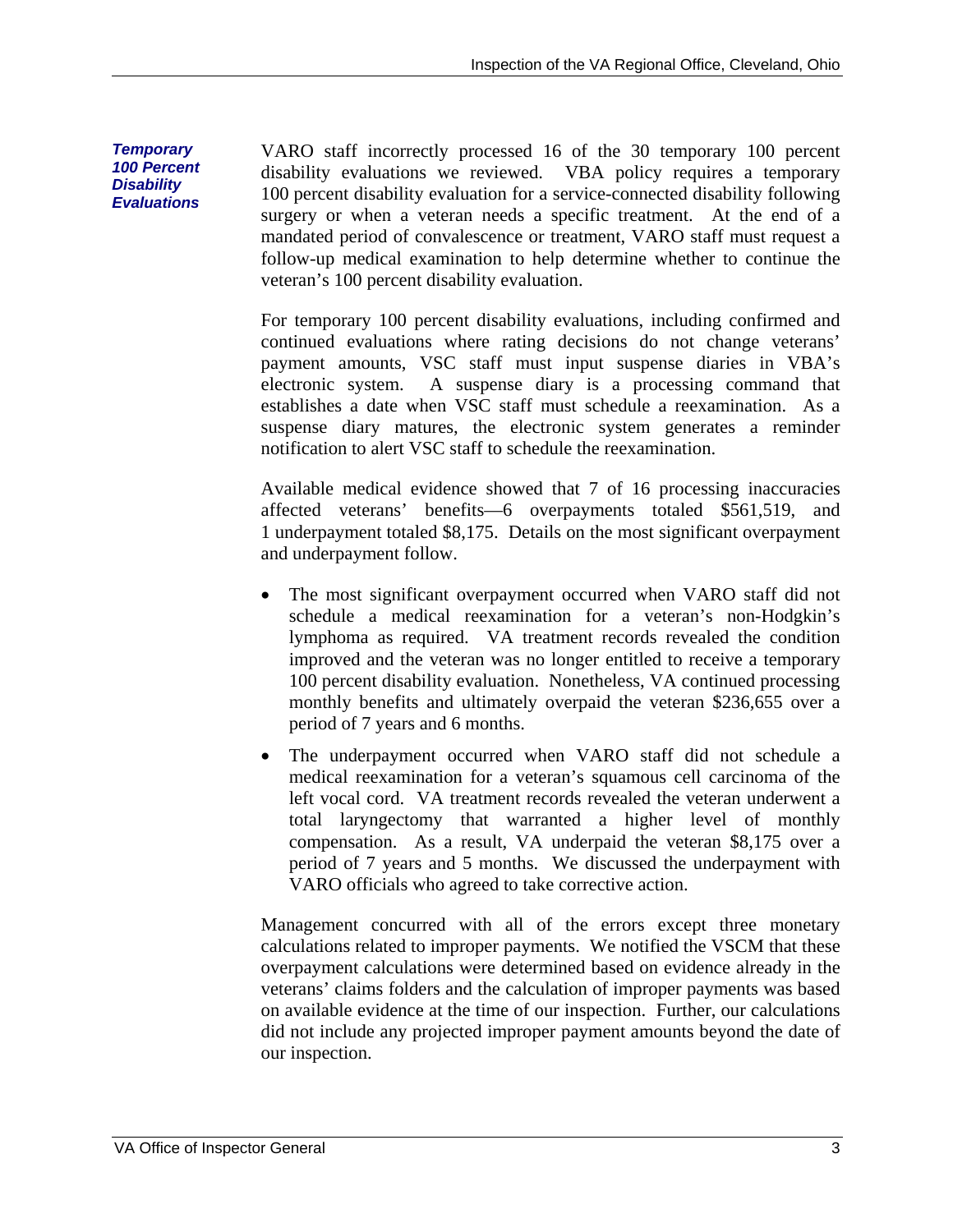The remaining 9 of the 16 errors had the potential to affect veterans' benefits. We could not determine whether the evaluations would have continued because the veterans' claims folders did not contain the medical examination reports needed to reevaluate each case.

The most frequent processing inaccuracies in 7 of the 16 errors resulted from VARO staff not establishing suspense diaries in the electronic record so they would receive reminder notifications to schedule required VA medical reexaminations. Four of these errors involved confirmed and continued rating decisions. We found no systemic trends in the remaining processing inaccuracies and determined they occurred because of human error.

In November 2009, VBA provided guidance reminding VARO staff about the need to add suspense diaries in the electronic record as reminders to schedule medical reexaminations to support follow-on rating decisions. However, VARO management had no oversight procedure in place to ensure VSC staff established the suspense diaries and scheduled reexaminations timely as required. Because effective controls were not in place, temporary 100 percent disability evaluations could have continued uninterrupted over the veterans' lifetimes if we had not identified the need for reexaminations.

For those cases requiring medical reexaminations, delays ranged from approximately 9 months to 11 years and 3 months. An average of 4 years and 11 months elapsed from the time staff should have scheduled these medical examinations until the date of our inspection—the date staff ultimately ordered the examinations or obtained the necessary medical evidence.

In response to a recommendation in our national report, *Audit of 100 Percent Disability Evaluations* (Report No. 09-03359-71, January 24, 2011), the Acting Under Secretary for Benefits agreed to review all temporary 100 percent disability evaluations and ensure each evaluation had a future examination date entered in the electronic record. Our report stated, "If VBA does not take timely corrective action, they will overpay veterans a projected \$1.1 billion over the next 5 years." The Acting Under Secretary for Benefits stated in response to our audit report that the target completion date for the national review would be September 30, 2011.

However, VBA did not provide each VARO with a list of temporary 100 percent disability evaluations for review until September 2011. VBA subsequently extended the national review deadline to December 31, 2011, and then again to June 30, 2012. To assist in implementing the agreed-upon review, we provided the Cleveland VARO with 712 claims remaining from our universe of 742 temporary 100 percent disability evaluations. VBA is still working to complete this national review requirement and has since extended the national review deadline to September 30, 2012.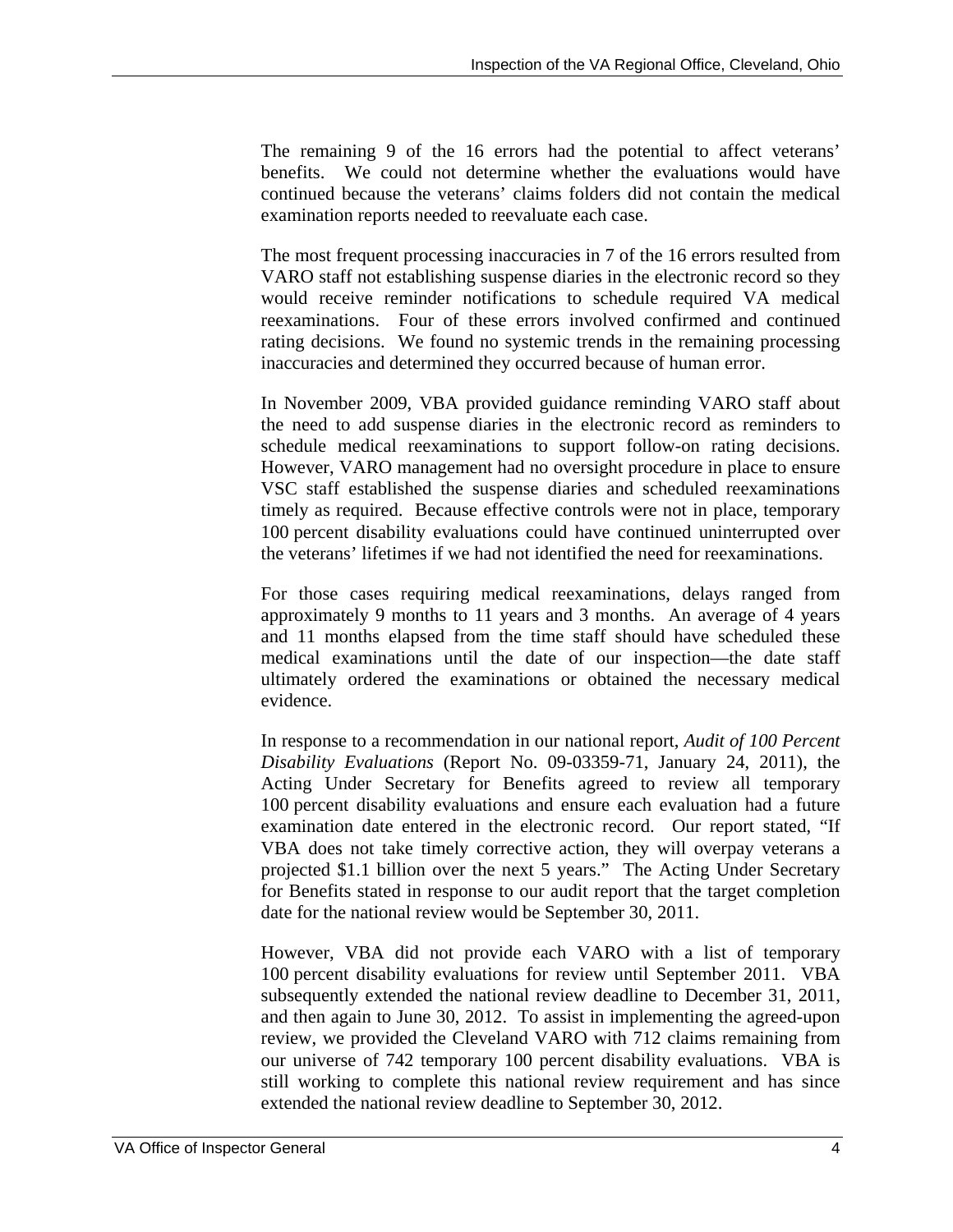*TBI Claims*  The Department of Defense and VBA commonly define a TBI as a traumatically induced structural injury or a physiological disruption of brain function caused by an external force. The major residual disabilities of TBI fall into three main categories—physical, cognitive, and behavioral. VBA policy requires staff to evaluate these residual disabilities.

> VARO staff incorrectly processed 5 of 30 TBI claims. One of these processing errors affected a veteran's benefits, and four had the potential to affect veterans' benefits. Following are examples of these errors.

- A Rating Veteran Service Representative (RVSR) evaluated residuals of TBI as 40 percent disabling based on moderate impairment of subjective symptoms described by the veteran. However, the VA physician's examination report noted a mild impairment, which supported a 10 percent evaluation. VA continued processing monthly benefits and ultimately overpaid the veteran \$5,209 over a period of 2 years and 2 months.
- An RVSR prematurely evaluated headaches as a symptom of a veteran's previously diagnosed TBI without requesting a medical examination to determine the current level of severity of the headaches. Neither VARO staff nor we can ascertain all of the residual disabilities of a TBI without an adequate or complete medical examination.

Two of the three remaining errors occurred when an RVSR incorrectly used the same symptoms to evaluate TBI-related disabilities and coexisting mental disorders. This was contrary to VBA policy directing that staff cannot use the same symptoms to evaluate two separate disabilities, even though symptoms of cognitive impairment and mental disorders such as post-traumatic stress disorder often overlap. The final error occurred because an RVSR did not return the insufficient examination report for clarification as required.

 the totality of evidence available or return the examinations for clarification. Generally, errors associated with TBI claims occurred because staff Most of the RVSRs we interviewed indicated the TBI regulations and policies were challenging when rating cases where symptoms of a TBI and mental conditions coexisted. Management also agreed the TBI regulations and policies were complex and time consuming to read, which resulted in incorrect decisions. Management explained that while RVSRs are not instructed to rate on insufficient examinations, they are encouraged to rate on incorrectly interpreted VBA policy and used their own interpretations of medical examination results to rate claims. As a result, veterans may not always receive correct benefits.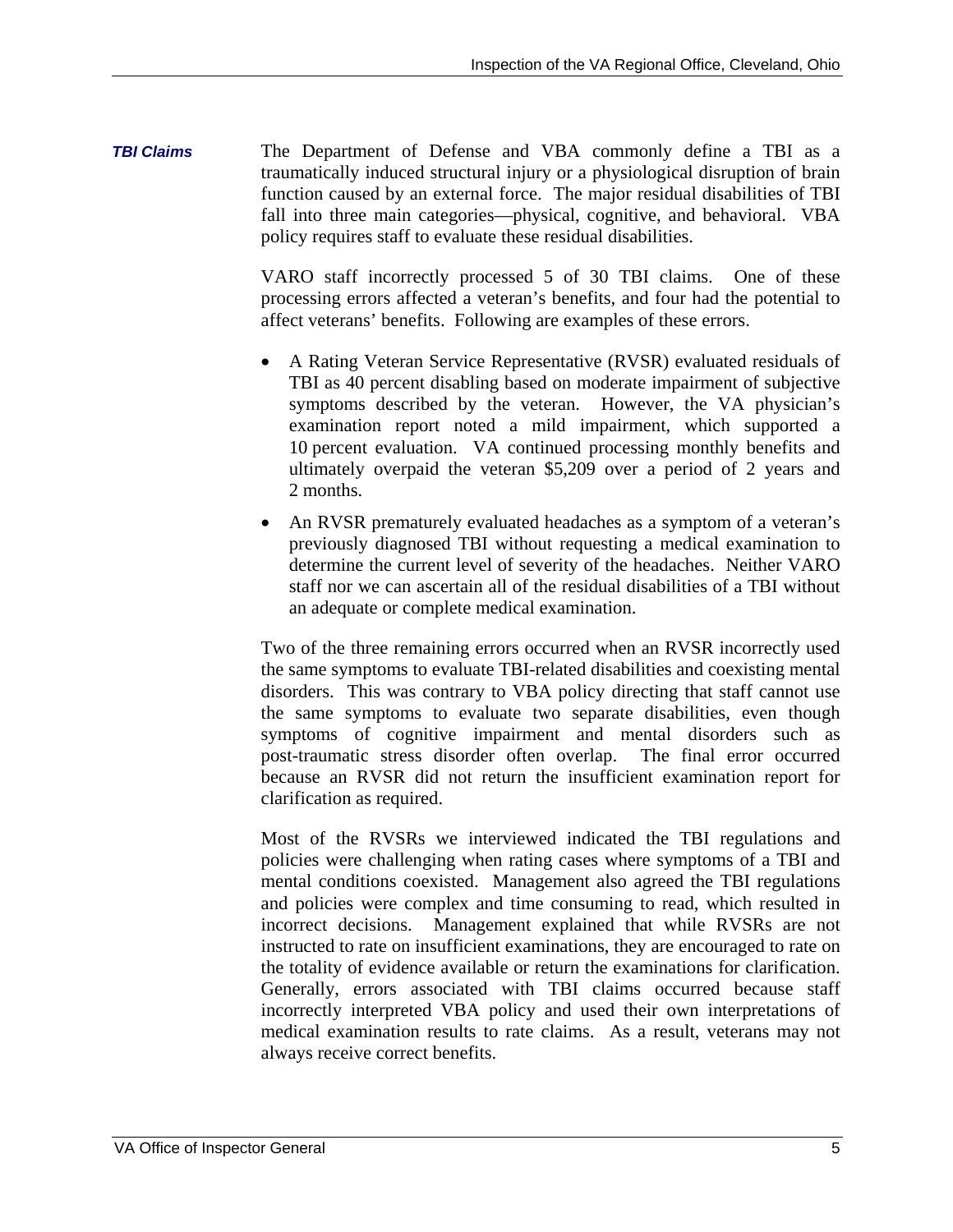claims involving coexisting mental conditions. *Herbicide Exposure-Related Claims*  **Recommendation** 1. We recommend the Cleveland VA Regional Office Director conduct *Management Comments OIG Response Systematic Technical Accuracy Review*  VARO staff incorrectly processed 2 of 30 herbicide exposure-related claims we reviewed. Both processing errors affected veterans' benefits and resulted in underpayments totaling \$4,214. In one case, an RVSR did not establish entitlement to a special monthly compensation as required. The veteran was entitled to this benefit based on having both a total disability and additional service-connected disabilities independently evaluated at 60 percent disabling or more. Because of the processing error, VA underpaid the veteran \$2,615 for a period of 8 months. We discussed the underpayment with VARO officials who agreed to take corrective action. The remaining error occurred when an RVSR correctly established a veteran's service connection for ischemic heart disease; however, the RVSR used an incorrect effective date to start paying the veteran disability compensation. According to VA regulations, when a claimant submits a claim within 1 year of a legislative change, if the veteran is eligible, VA may authorize benefits from the date of the legislative change. An underpayment occurred because medical evidence showed a diagnosis of ischemic heart disease prior to the legislative change; therefore, the veteran was eligible for an earlier payment date. As a result of the error, VA underpaid the veteran \$1,599 over a period of 1 year. We did not consider this error rate significant and determined the VARO was generally complying with VBA's policy for processing herbicide exposure-related claims. Therefore, we made no recommendation for improvement in this area. refresher training on the proper processing of traumatic brain injury The VARO Director concurred with our recommendation. VARO staff will receive refresher training on properly establishing suspense diaries for temporary 100 percent disability evaluations and on evaluating TBI claims that involve coexisting medical conditions. The Director indicated staff would complete this training by January 2013. Further, until improvement is noted, VARO staff will conduct quarterly random sampling reviews of these claims. The Director's comments and actions are responsive to the recommendation. **2. Management Controls**  We assessed whether VARO management adhered to VBA policy regarding correction of errors identified by VBA's STAR staff. The STAR program is VBA's multifaceted quality assurance program to ensure veterans and other

beneficiaries receive accurate and consistent compensation and pension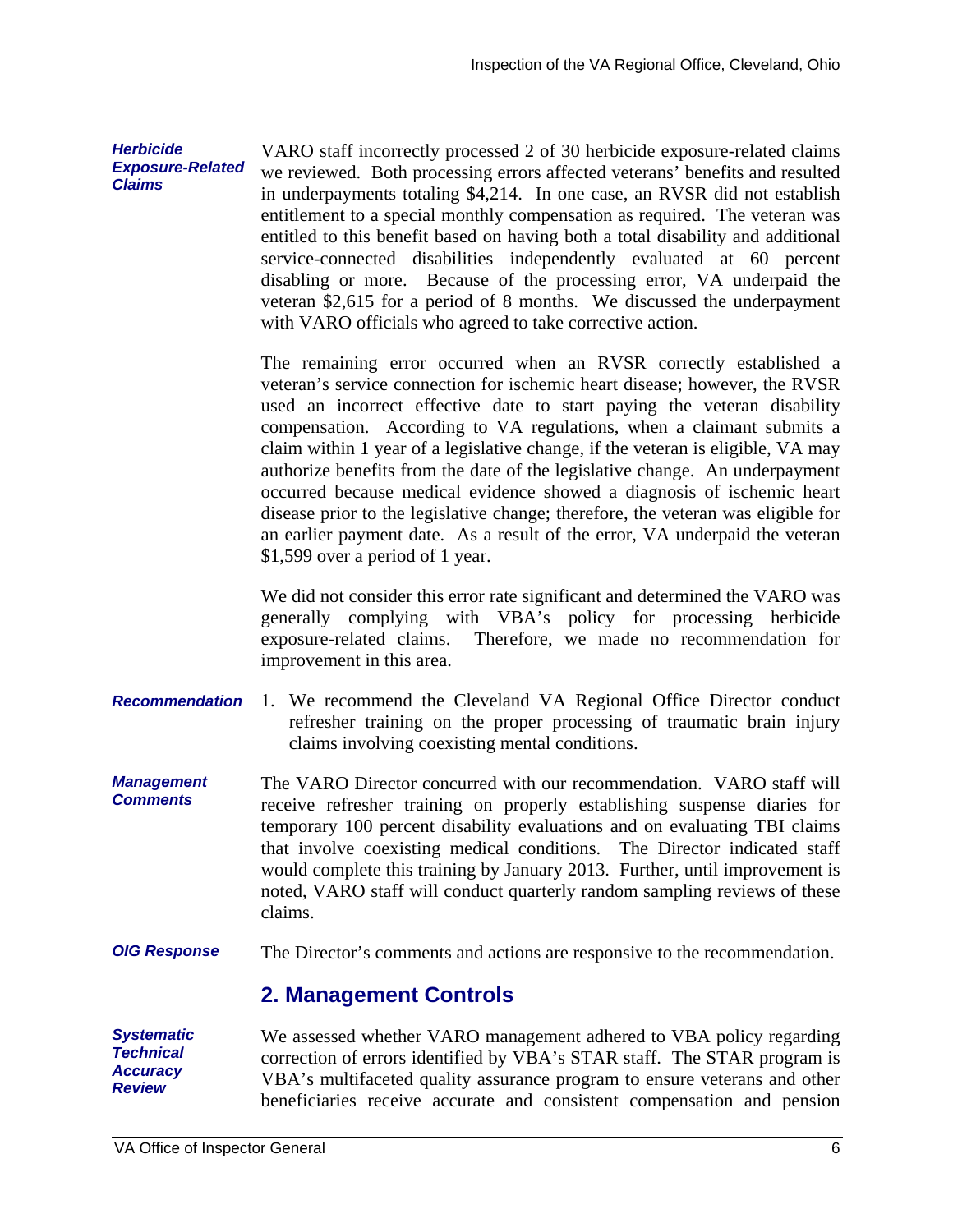benefits. VBA policy requires VAROs to take corrective action on errors identified by STAR.

VARO staff did not correct 1 of 10 files containing claims-processing errors identified by VBA's STAR program from July through September 2011. In this instance, VARO staff erroneously reported that they had completed the corrective action identified by STAR. Because VARO management generally followed VBA policy regarding correction of STAR errors, we made no recommendation for improvement in this area.

We assessed whether VARO management had controls in place to ensure complete and timely submission of each Systematic Analyses of Operations (SAOs). We also considered whether VSC staff used adequate data to support the analyses and recommendations identified within each SAO. An SAO is a formal analysis of an organizational element or operational function. SAOs provide an organized means of reviewing VSC operations to identify existing or potential problems and propose corrective actions. VARO management must publish annual SAO schedules designating the staff required to complete the SAOs by specific dates. The VSCM is responsible for the ongoing analysis of VSC operations, including completing 11 mandated SAOs annually.

VARO management timely completed all 11 required SAOs. The completed SAOs contained thorough analyses using appropriate data, identified areas for improvement, and made recommendations for improvement of business operations. The VSC used a control sheet to monitor the SAO concurrence process. Additionally, the VSC management conducted reviews to ensure implementation of SAO recommendations. The VSCM stated staff assess recommendations throughout the year to determine if they are achieving the required results. We determined the VARO was following VBA policy and made no recommendation for improvement in this area.

#### **3. Workload Management**

We assessed controls over VARO mailroom operations to ensure staff timely and accurately processed incoming mail. VBA policy states staff will open, date-stamp, and route all mail to the appropriate locations within 4 to 6 hours of receipt at the VARO. The Cleveland VARO assigns responsibility for mailroom activities, including processing of incoming mail, to the Support Services Division and VSC. Mailroom staff were timely and accurate in processing, date-stamping, and delivering mail to the VSC's Triage Team control point daily. Because we determined the VARO was following VBA policy, we made no recommendation for improvement in this area.

*Systematic Analysis of Operations* 

#### *Mailroom Operations*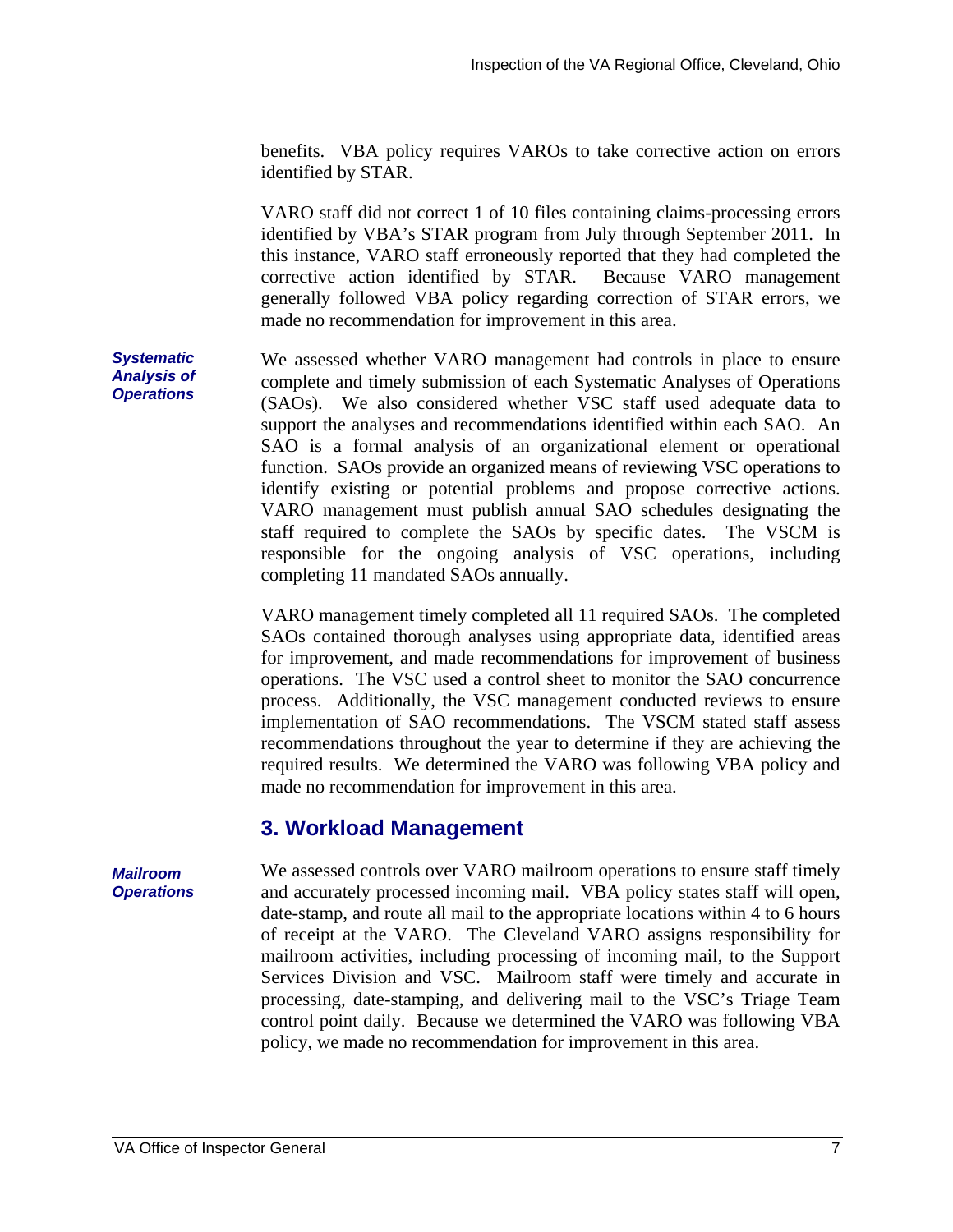*VSC Mail Management Procedures*  We assessed the VSC mail management procedures to ensure staff reviewed, controlled, and processed all claims-related mail in accordance with VBA policy. VBA policy indicates that oversight to ensure staff use available plans and systems is the most important part of workload management. It also states that effective mail management is crucial to the control of workflow within the VSC.

*Search and Drop Mail*  VBA policy requires VARO staff to use the Control of Veterans Records System (COVERS), an electronic tracking system, to track claims folders and control search mail. VBA defines search mail as active, claims-related mail waiting to be associated with veterans' claims folders. Conversely, drop mail requires no immediate action after staff place the mail in claims folders.

#### **Finding 2 Controls Needed for Proper Processing of Veterans Service Center Mail**

VSC staff did not correctly manage 20 of 60 pieces of mail we reviewed. Search mail inaccuracies occurred because management did not ensure staff properly used electronic systems to control the mail. Our inspectors examined 30 individual pieces of search mail and 30 individual pieces of drop mail during our review. The VSCM did not believe the VSC had a problem with processing search mail despite results from their internal reviews and our independent review that indicated otherwise. Inaccuracies in drop mail occurred due to a lack of oversight in this area. Because of ineffective mail management, VSC staff may not always have all of the evidence needed to make claims decisions; therefore, beneficiaries are at increased risks of not receiving accurate and timely benefits payments.

- *Search Mail*  Staff improperly used electronic applications to manage search mail and claims folders. Staff did not accurately control search mail in COVERS or update this system to track claims folders and manage mail received in support of claims. Overall, staff did not accurately process 16 of 30 pieces of search mail we reviewed. Following are examples of these discrepancies.
	- On August 1, 2011, VSC staff received medical reports, military service records, and a statement in support of a veteran's pending claim. Staff forwarded the mail to a mail control point, but did not place it on search in COVERS. An RVSR subsequently completed a disability decision without having this evidence available to support the determination. Although the evidence in this case did not change the rating decision, the potential existed for decision makers to not have all available evidence to make a disability determination. Staff had delayed associating the medical evidence with the veteran's claim folder for 315 days.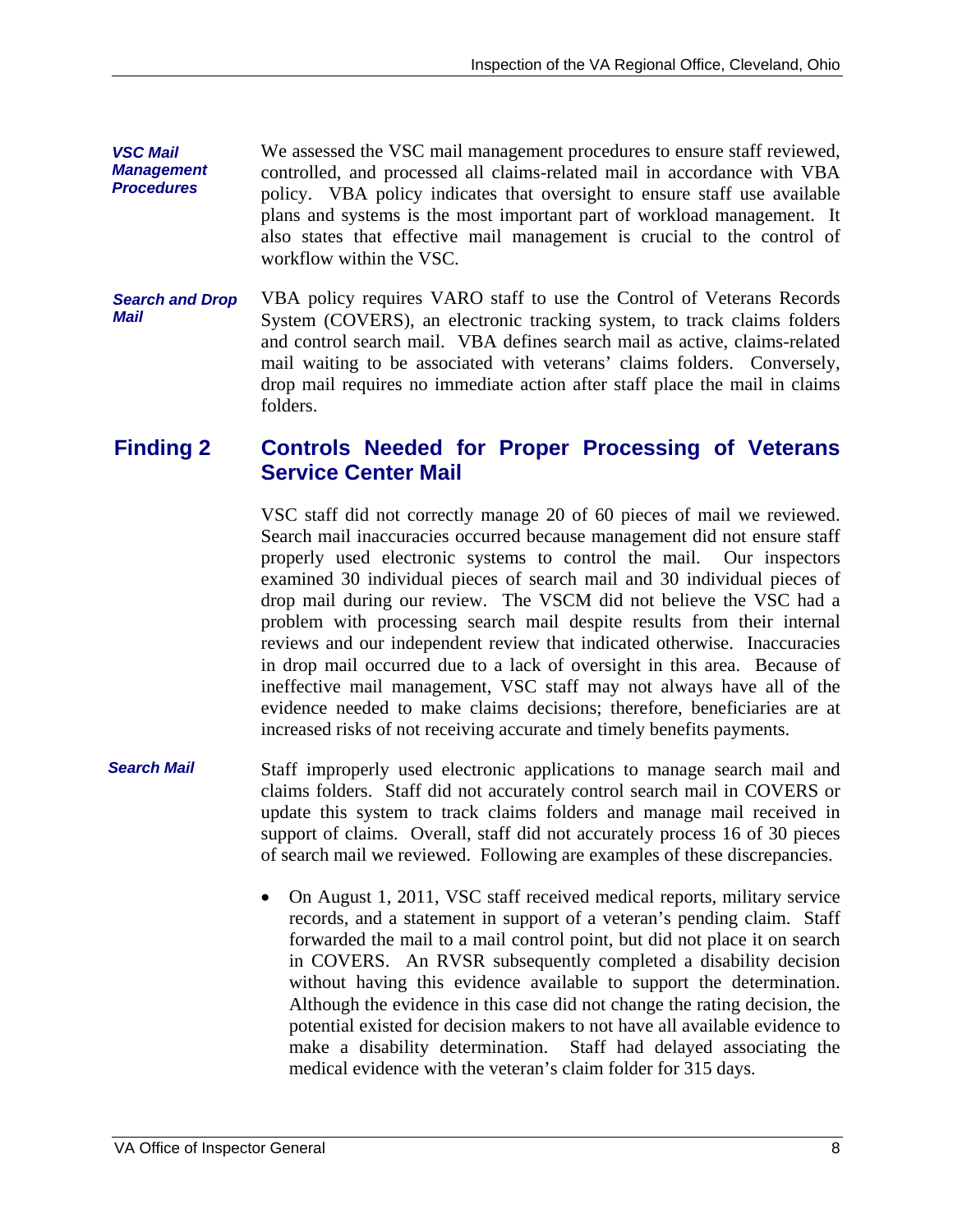On May 7, 2012, VSC staff received a physician's response to VA's request for medical records and correctly placed this mail on search in COVERS. However, staff did not timely associate this mail with the claim folder for processing on May 23, 2012, or June 6, 2012, the days COVERS notified them of the pending search mail. According to the electronic record, this was the last piece of outstanding evidence in support of the pending claim. Staff unnecessarily delayed processing this claim for 35 days.

Triage Team supervisors conducted weekly reviews of the VSC's pending search mail. Supervisors stated these reviews have occurred for approximately 2 years; however, they did not begin recording the results until January 2012. The 10 most recent reviews had occurred from March 31, 2012, through June 8, 2012. Triage Team supervisors reviewed 87 pieces of search mail during this period and found 47 (54 percent) had not been managed in compliance with VBA and local policies. Although VSC supervisors indicated they addressed mail management deficiencies with individual employees and provided remedial training as needed, staff continued to mishandle search mail.

*Drop Mail*  VSC staff did not properly handle 4 of 30 pieces of drop mail pending at the time of our inspection. Following are examples of these discrepancies.

- On September 12, 2011, VSC staff received a veteran's statement to support his pending claim for benefits. On March 8, 2012, staff transferred the claim folder to the Louisville VARO without this mail. Staff should have forwarded this mail to the Louisville VARO rather than leaving it at the drop mail point. The Cleveland VARO had been in possession of the evidence for 273 days.
- claim. • On March 7, 2012, VSC staff received through the mail a veteran's dependency claim that should have been associated with the veteran's claim folder. Instead, staff incorrectly placed the mail at the drop mail point. Because staff could not find the mail, they ultimately sent the veteran a letter indicating the claim was lost. We found the veteran's dependency claim during our review of the drop mail point. The incorrect processing of this mail led to a 97-day delay in completing the

Drop mail errors occurred due to a lack of management oversight. VSC policies do not require supervisory reviews of this mail. Supervisors confirmed they did not routinely review mail marked for drop. Additionally, the Quality of Files SAO did not include a sample of drop mail to determine whether staff properly categorized and processed this mail. VBA policy encourages the use of samples in SAOs. If management had required staff to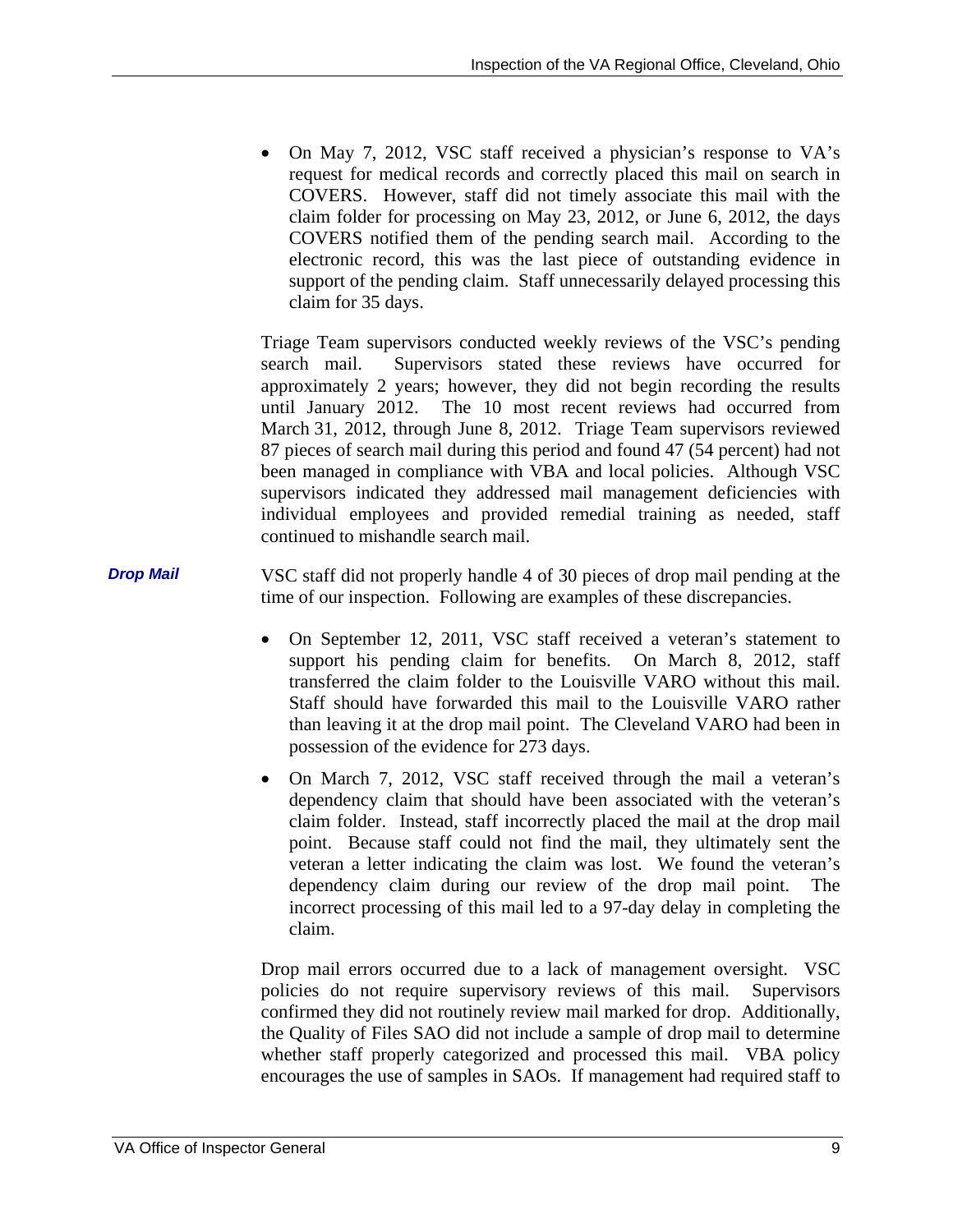sample drop mail when completing this SAO, they might have identified the weaknesses we found in drop-mail processing.

#### *Recommendations*  2. We recommend the Cleveland VA Regional Office Director ensure compliance with requirements for using the Control of Veterans Records System application.

- 3. We recommend the Cleveland VA Regional Office Director develop and implement a plan to ensure oversight of drop mail.
- *Management Comments*  The VARO Director concurred with our recommendations and indicated the VARO will conduct random COVERS audits and quarterly inspections to ensure measurable improvement in this area. Further, the VARO will incorporate a review of drop mail in the Quality of File Activities SAO and staff will complete this SAO quarterly until measurable improvement is attained.
- *OIG Response*  The Director's comments and actions are responsive to the recommendations.

### **4. Eligibility Determinations**

*Entitlement to Medical Care and Treatment for Mental Disorders*  Gulf War veterans are eligible for medical treatment for any mental disorder they develop within 2 years of their date of separation from military service. According to VBA, whenever an RVSR denies a Gulf War veteran service connection for any mental disorder, the RVSR must consider whether the veteran is entitled to receive mental health treatment.

> In February 2011, VBA updated its Rating Board Automation 2000, a computer application designed to assist RVSRs in preparing disability decisions. The application provides a pop-up notification, known as a tip master, to remind staff to consider a Gulf War veteran's entitlement to health treatment when denying service connection for a mental disorder. This pop-up notification does not generate if a previous decision did not address entitlement to mental health services and a mental condition is not part of the current claim.

#### **Finding 3 Gulf War Veterans Did Not Always Receive Entitlement Decisions for Mental Health Treatment**

VSC staff did not address whether 12 of 30 Gulf War veterans' were entitled to receive treatment for mental disorders. The majority of these inaccuracies occurred because RVSRs did not receive refresher training emphasizing the need to determine whether prior rating decisions addressed this entitlement. As a result, staff did not accurately inform veterans of entitlement to treatment for mental disorders.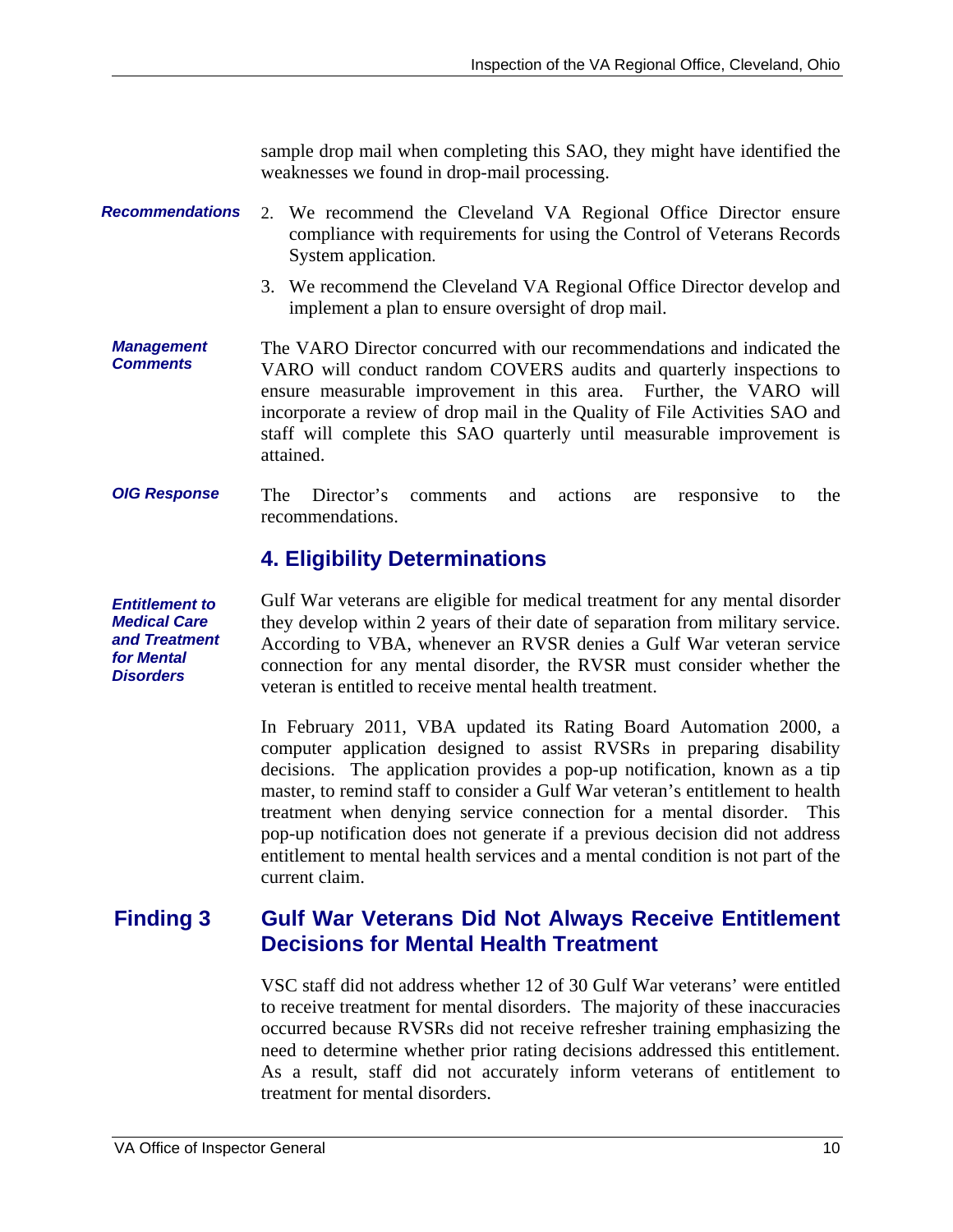In 7 of the 12 errors we reviewed, RVSRs did not address treatment for mental disorders on current decisions when previous decisions did not address the issue. In these cases, the pop-up notification did not generate. For the remaining five errors, pop-up notifications should have generated in four instances; however, RVSRs did not address the entitlement. For one error, an RVSR addressed a Gulf War veteran's entitlement to treatment, but staff failed to notify the veteran of the decision.

Although the RVSRs and Decision Review Officers we interviewed were able to explain the correct process for addressing Gulf War veterans' mental health care entitlement, they stated it was easy to overlook the entitlement. Based on staff interviews and a review of training documentation, we determined RVSRs did not receive any refresher training emphasizing the need to ensure prior rating decisions addressed entitlement to mental health treatment for Gulf War veterans. RVSRs received training in May 2012; however, we could not determine the effectiveness of that training as the cases reviewed were completed prior to the most recent training.

- *Recommendation*  4. We recommend the Cleveland VA Regional Office Director develop and implement a plan to monitor the effectiveness of training to ensure staff follow current Veterans Benefits Administration policy regarding Gulf War veterans' entitlement to mental health treatment when denying service connection for mental disorders.
- *Management Comments*  The Director concurred with our recommendation. The Director stated staff would receive additional refresher training on Gulf War Veterans' entitlement to medical treatment by January 2013. Following the training, the VARO will conduct quarterly random sampling to review these cases.
- *OIG Response*  The Director's comments and actions are responsive to the recommendation.

#### **5. Public Contact**

*Outreach to Homeless Veterans*  In November 2009, VA developed a 5-year plan to end homelessness among veterans by assisting every eligible homeless veteran willing to accept service. VBA generally defines homeless as lacking a fixed, regular, and adequate nighttime residence.

> Congress mandated at least one full-time employee oversee and coordinate programs for homeless veterans at each of the 20 VAROs that VA determined to have the largest veteran populations. VBA guidance, last updated in September 2002, directed that the program coordinators at the remaining 37 VAROs be familiar with the requirements for improving the effectiveness of VARO outreach to homeless veterans. These requirements include developing and updating a directory of local homeless shelters and service providers. Additionally, program coordinators should attend regular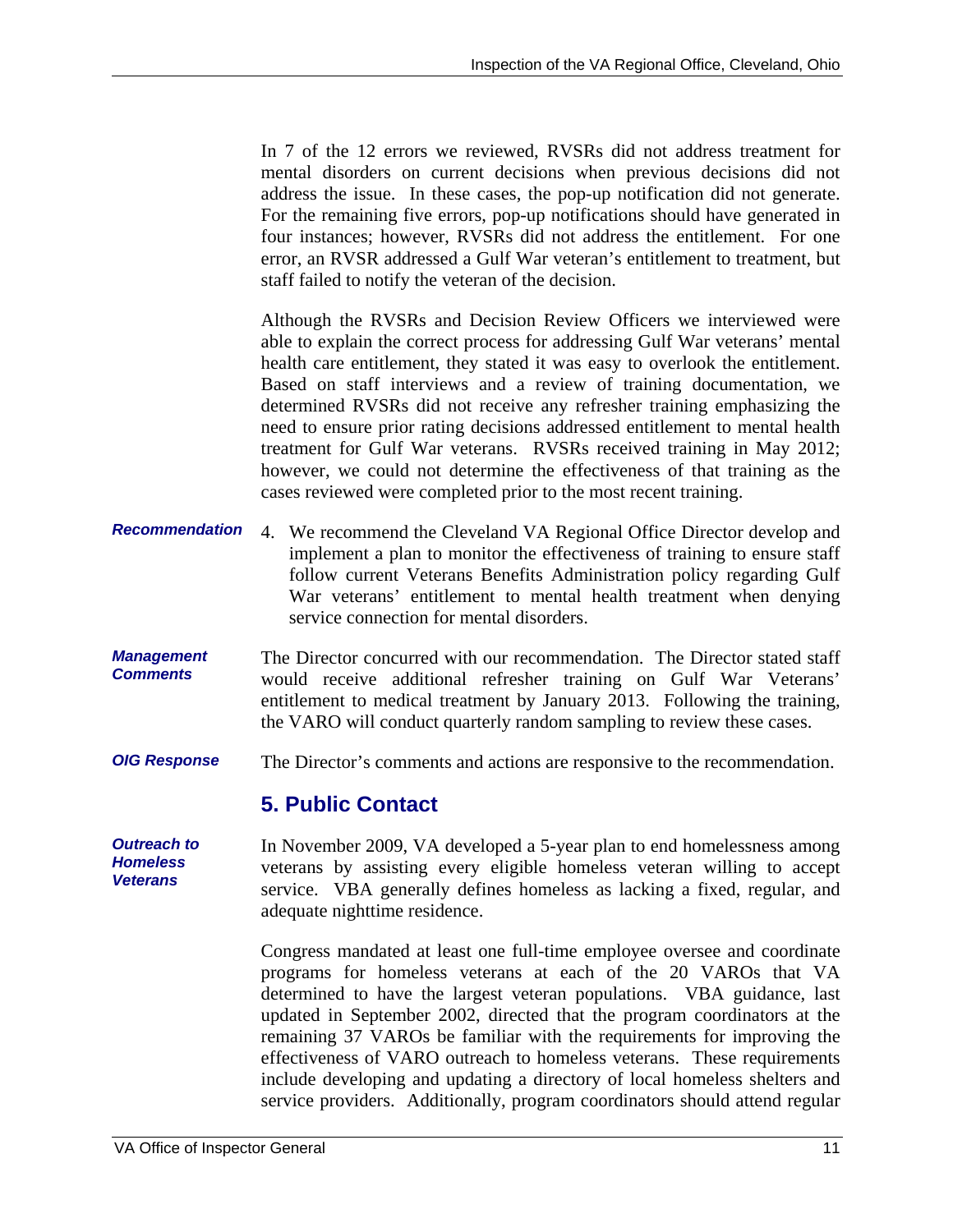meetings with local homeless service providers, community governments, and advocacy groups to provide information on VA benefits and services.

recommendation to the VARO management for improvement in this area. The Cleveland VARO has a full-time Homeless Veterans Outreach Coordinator. Our review confirmed the coordinator provided effective outreach to homeless veterans as required. Therefore, we made no However, we noted that VBA lacks performance metrics to measure the adequacy of its outreach services.

The VSCM attributed the success of the Cleveland VARO's homeless outreach program to its practice of ensuring several full-time VSC employees were located within the five Ohio VA Medical Centers. Management believed this practice had created a unique one-on-one customer service environment between homeless veterans and VSC employees. We concluded the VARO was providing valuable customer service to the homeless veterans of Ohio.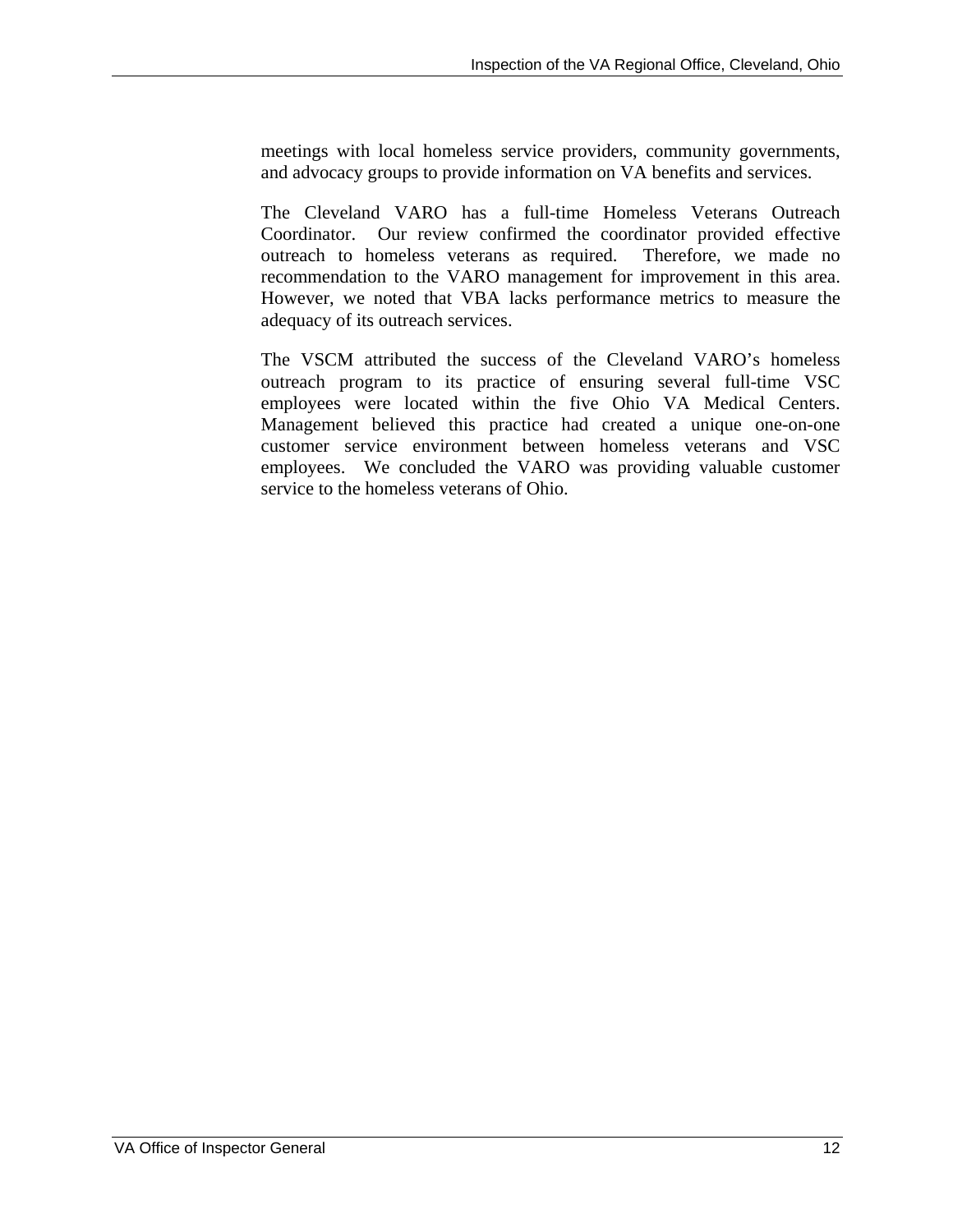#### **Appendix A VARO Profile and Scope of Inspection**

- *Organization*  The Cleveland Regional Office administers a variety of services and benefits including Compensation and Pension and Vocational Rehabilitation and Employment. Other services include specially adapted housing grants, benefits counseling, fiduciary services, and outreach to homeless, elderly, minority, and women veterans.
- *Resources*  As of April 2012, the Cleveland VARO had a staffing level of 556.6 full-time employees. Of these, the VSC had 267.4 employees assigned.
- *Workload*  As of April 2012, the VARO reported 25,575 pending compensation claims. The average time to complete these claims was 271.9 days—41.9 days above the national target of 230.
- *Scope*  We reviewed selected management, claims processing, and administrative activities to evaluate compliance with VBA policies regarding benefits delivery and nonmedical services provided to veterans and other beneficiaries. We interviewed managers and employees and reviewed veterans' claims folders.

Our review included 60 (7 percent) of 902 claims related to TBI and herbicide exposure-related disabilities the VARO completed from January through March 2012. For temporary 100 percent disability evaluations, we selected 30 (4 percent) of 742 existing claims from VBA's Corporate Database. We provided the VARO management with 712 claims remaining from our universe of 742 for further review. The 712 claims represented all instances in which VARO staff granted temporary 100 percent disability determinations for at least 18 months or longer as of April 1, 2012.

We reviewed the 10 files containing a total of 13 errors identified by VBA's STAR program during July 2011 through September 2011. VBA measures the accuracy of compensation and pension claims processing through its STAR program. STAR measurements include a review of work associated with claims that require rating decisions. STAR staff review original claims, reopened claims, and claims for increased evaluation. Further, they review appellate issues that involve a myriad of veterans' disability claims.

Our process differs from STAR as we review specific types of disability claims related to TBI and herbicide exposure that require rating decisions. We also review rating decisions and awards processing involving temporary 100 percent disability evaluations. Additionally, we reviewed the 11 mandatory SAOs completed in FY 2011 and 2012.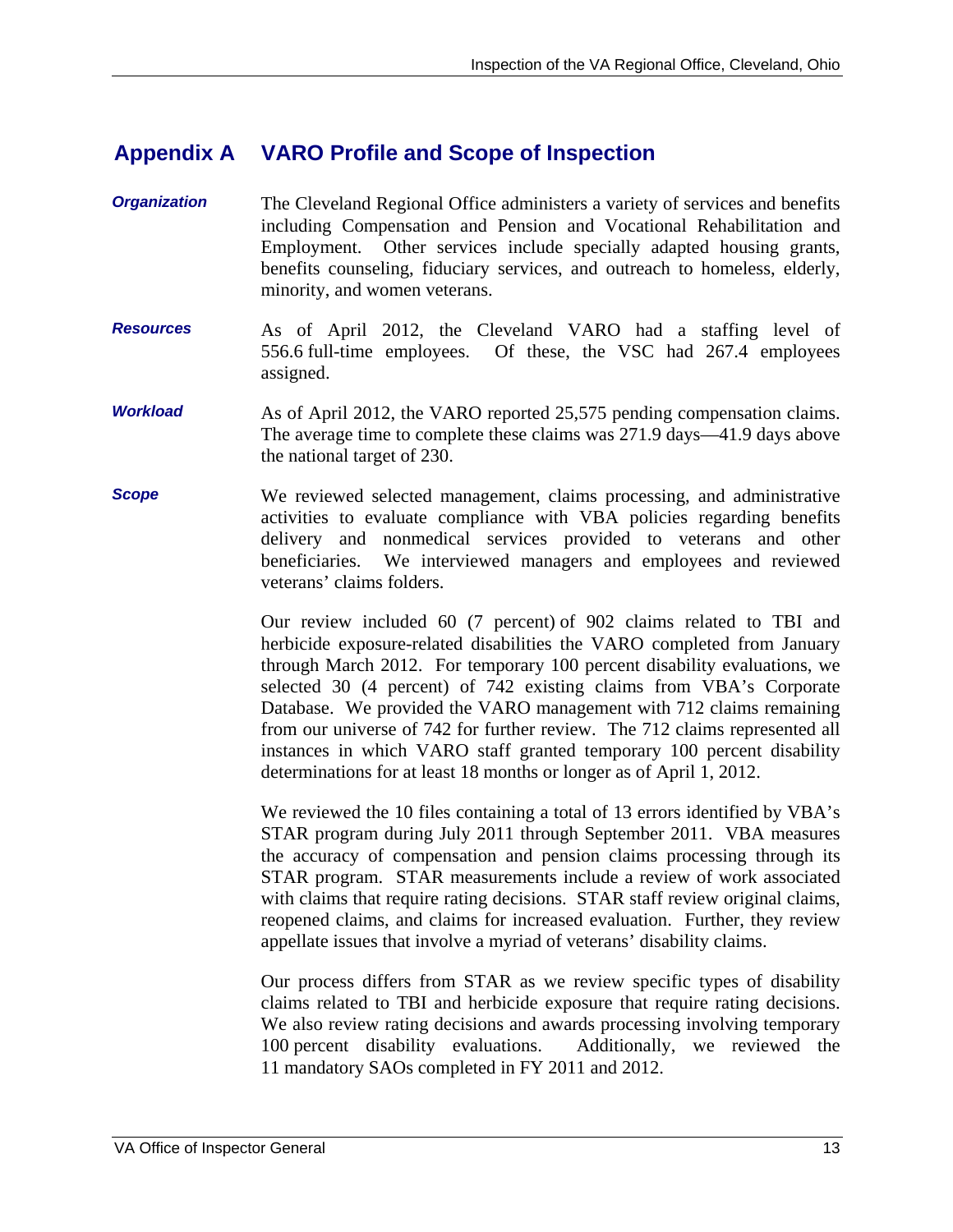We reviewed selected mail in various processing stages in the VARO mailroom and VSC. We reviewed 30 completed claims processed for Gulf War veterans from January through March 2012 to determine whether VSC staff addressed entitlement to mental health treatment in the rating decision documents as required. We also reviewed the effectiveness of the VARO's homeless veterans outreach program.

- *Reliability of Data*  We used computer-processed data from the Veterans Service Network's Operations Reports and Awards. To test the reliability of data, we reviewed it to determine whether any data were missing from key fields and whether they contained:
	- Data outside of the timeframe requested
	- Calculation errors
	- Obvious duplication of records
	- Alphabetic or numeric characters in incorrect fields
	- Illogical relationships of one data element to another

Further, we compared veterans' names, file numbers, Social Security numbers, station numbers, dates of claim, and decision dates provided in the data received with information included in the claims folders we reviewed.

Our testing of the data disclosed they were sufficiently reliable for our inspection objectives. Our comparison of the data with information contained in the veterans' claims folders at VARO Cleveland also did not disclose any problems with data reliability.

*Compliance With Inspection Standards*  We conducted this inspection in accordance with the Council of the Inspectors General on Integrity and Efficiency's *Quality Standards for Inspection and Evaluation.* We planned and performed the inspection to obtain sufficient, appropriate evidence to provide a reasonable basis for our findings and conclusions based on our inspection objectives. We believe that the evidence obtained provides a reasonable basis for our findings and conclusions based on our review objectives.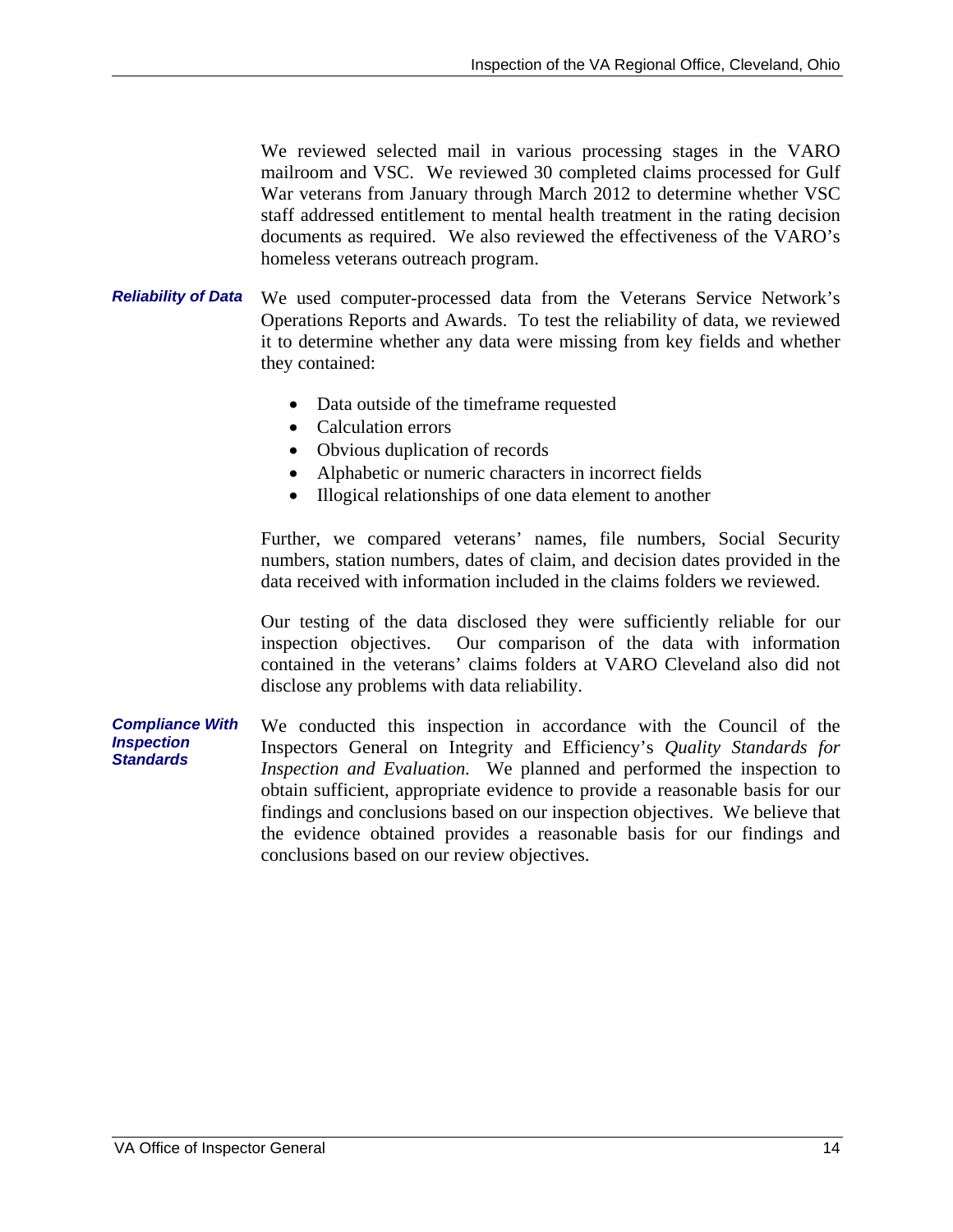|  | <b>Appendix B</b> |  |  | <b>VARO Director's Comments</b> |
|--|-------------------|--|--|---------------------------------|
|--|-------------------|--|--|---------------------------------|

|       | <b>Department of</b><br><b>Memorandum</b><br><b>Veterans Affairs</b>                                                          |
|-------|-------------------------------------------------------------------------------------------------------------------------------|
| Date: | September 21, 2012                                                                                                            |
| From: | Director, VA Regional Office Cleveland, Ohio                                                                                  |
| Subj: | Inspection of the VA Regional Office, Cleveland, Ohio                                                                         |
| To:   | Assistant Inspector General for Audits and Evaluations (52)                                                                   |
| 1.    | Attached are the Cleveland VARO's comments on the OIG Draft Report: Inspection of<br>the VA Regional Office, Cleveland, Ohio. |
| 2.    | Thank you for the opportunity to provide feedback. You may refer questions to me at<br>216-522-3600.                          |
|       | (original signed by:)                                                                                                         |
|       | Joyce A. Cange                                                                                                                |
|       | Attachment                                                                                                                    |
|       |                                                                                                                               |
|       |                                                                                                                               |
|       |                                                                                                                               |
|       |                                                                                                                               |
|       |                                                                                                                               |
|       |                                                                                                                               |
|       |                                                                                                                               |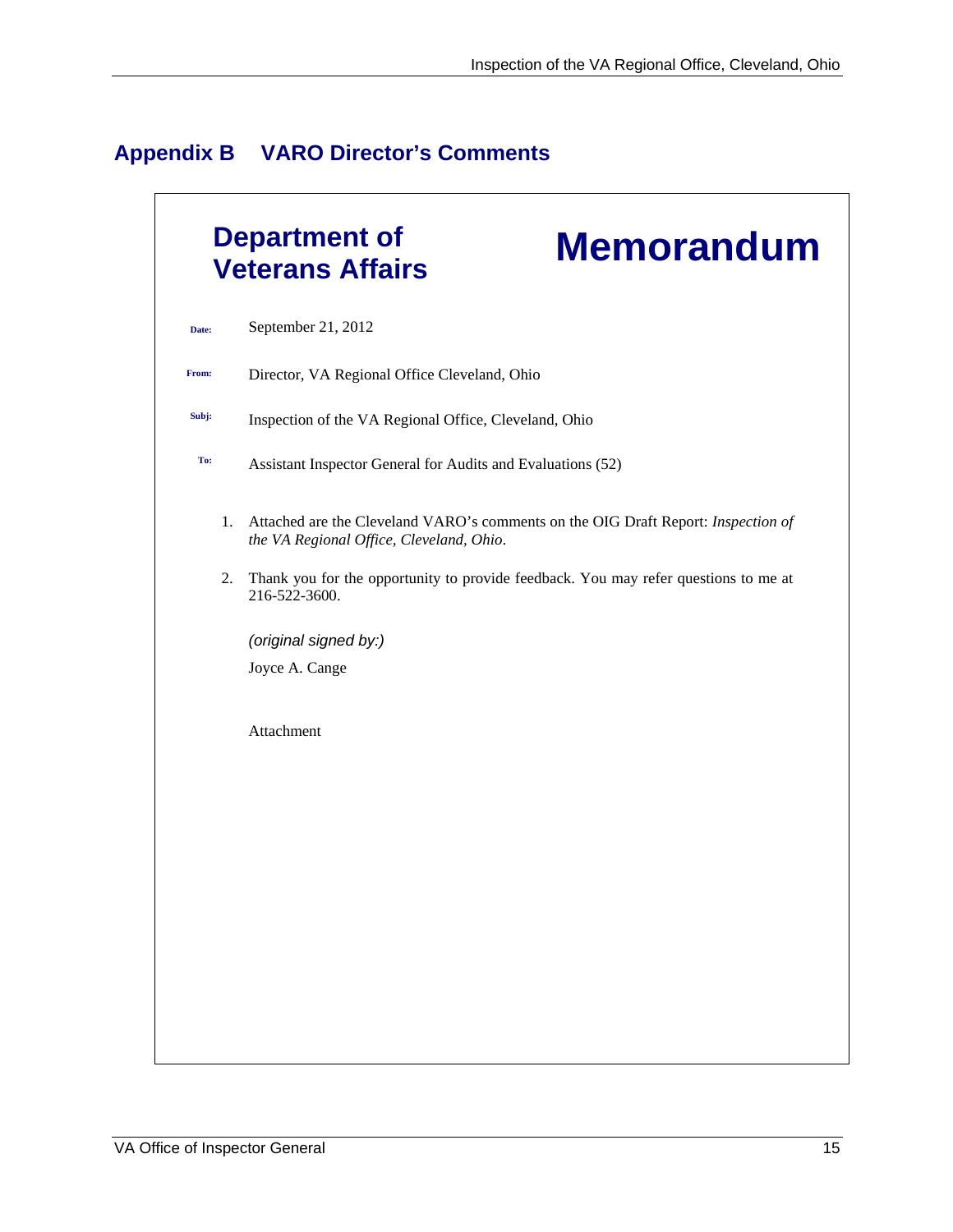#### **Cleveland VARO's comments**

#### **Recommendation 1:**

We recommend the Cleveland VA Regional Office Director conduct refresher training on the proper processing of traumatic brain injury claims involving coexisting mental conditions.

**Concur**: The Cleveland VARO will provide refresher training on establishing proper suspense diaries for temporary 100% evaluations and training on TBI claims involving coexisting medical conditions by January 2, 2013. Following this training, the Cleveland VARO conduct a quarterly random sampling review until measurable improvement is attained. It should be noted that in 2011, VBA leadership directed all RVSRs undergo second signature on all TBI claims until they attain 90% accuracy over 10 consecutive cases. It is also important to note that some of the cases reviewed by the OIG were rated prior to implementation of this policy. The Cleveland RO is very stringent in their tracking of this information. To date, only 19 of 97 RVSRs have been released to single signature on TBI claims.

#### **Recommendation 2:**

We recommend the Cleveland VA Regional Office Director ensure compliance with requirements for using the Control of Veterans Records System application.

**Concur:** The Cleveland VARO will continue to conduct random COVERS audits and conduct inspections quarterly to ensure measurable improvement in this area.

#### **Recommendation 3:**

We recommend the Cleveland VA Regional Office Director develop and implement a plan to ensure oversight of drop mail.

**Concur:** The Cleveland VARO will incorporate a review of Drop Mail into the Quality of File Activities SAO. Additionally, this SAO will be completed quarterly until measurable improvement is attained. In addition, routine spot checks will continue, to ensure timely training and correction of errors.

#### **Recommendation 4:**

We recommend the Cleveland VA Regional Office Director develop and implement a plan to monitor the effectiveness of training to ensure staff follow current Veterans Benefits Administration policy regarding Gulf War veterans' entitlement to mental health treatment when denying service connection for mental disorders.

 training, the Cleveland VARO conduct a quarterly random sampling review. In addition, VBA **Concur:** The Cleveland VARO will provide additional refresher training on Gulf War Veterans' entitlement to medical treatment for mental illness by January 2, 2013. Following this will be implementing the rating component of the Veterans Benefits Management System (VBMS) in the near future.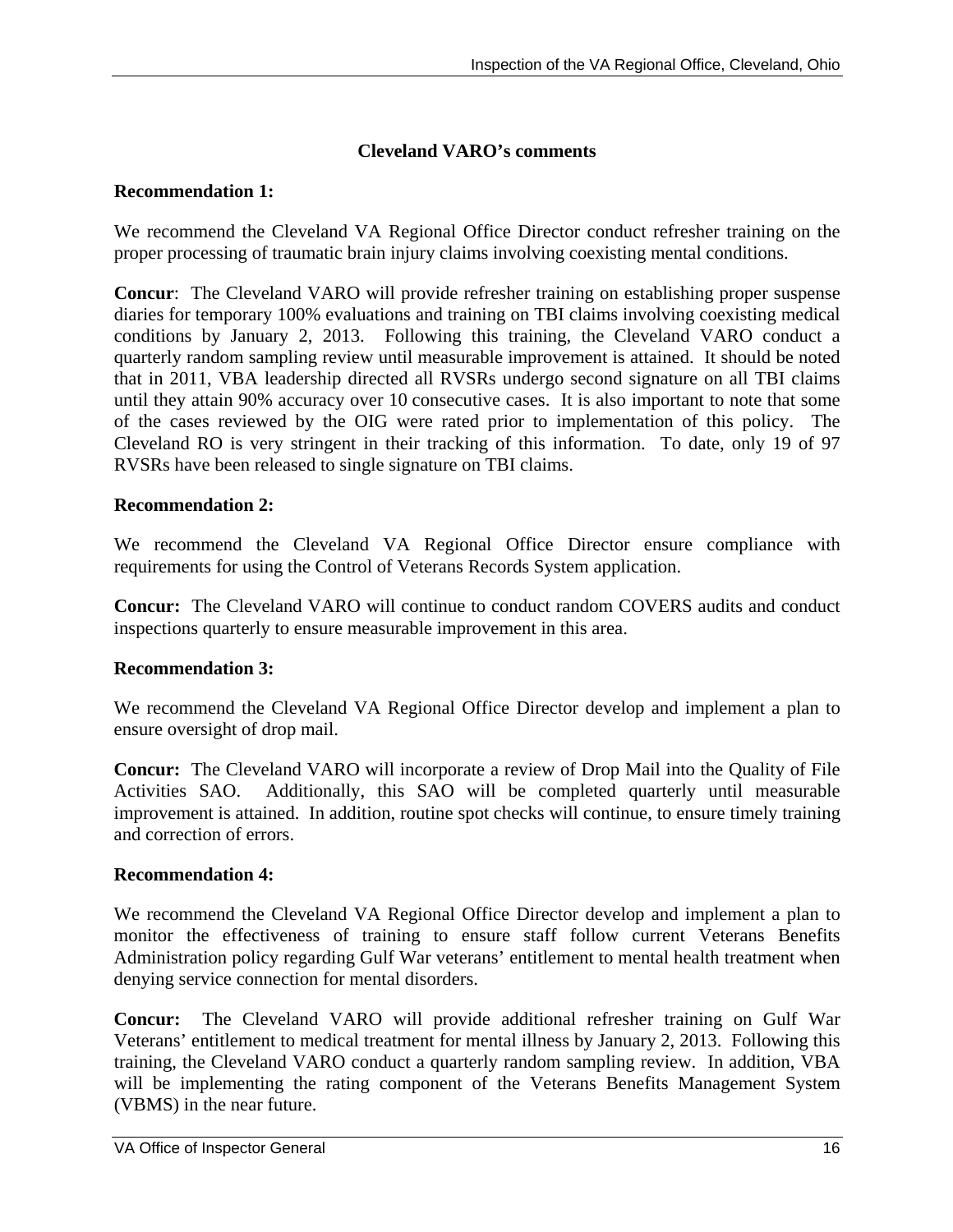### **Appendix C Inspection Summary**

Table 2 reflects the operational activities inspected, applicable criteria, and whether or not we had reasonable assurance of VARO compliance.

| <b>Table 2. Cleveland VARO Inspection Summary</b>                                                                                                  |                                                                                                                                                                                                                                                                                                                                 |            |           |  |  |
|----------------------------------------------------------------------------------------------------------------------------------------------------|---------------------------------------------------------------------------------------------------------------------------------------------------------------------------------------------------------------------------------------------------------------------------------------------------------------------------------|------------|-----------|--|--|
| <b>Reasonable</b><br><b>Assurance</b><br><b>Eight Operational</b><br><b>Activities</b><br><b>Criteria</b><br><b>Compliance</b><br><b>Inspected</b> |                                                                                                                                                                                                                                                                                                                                 |            |           |  |  |
|                                                                                                                                                    |                                                                                                                                                                                                                                                                                                                                 | <b>Yes</b> | <b>No</b> |  |  |
|                                                                                                                                                    | <b>Claims Processing</b>                                                                                                                                                                                                                                                                                                        |            |           |  |  |
| 1. Temporary<br><b>100 Percent</b><br><b>Disability</b><br><b>Evaluations</b>                                                                      | Determine whether VARO staff properly reviewed temporary 100 percent<br>disability evaluations. (38 Code of Federal Regulations (CFR) 3.103(b)) (38 CFR<br>3.105(e)) (38 CFR 3.327) (Manual (M)21-1 Manual Rewrite (MR) Part IV, Subpart<br>ii, Chapter 2, Section J) (M21-1MR Part III, Subpart iv, Chapter 3, Section C.17.e) |            | X         |  |  |
| 2. Traumatic Brain<br><b>Injury Claims</b>                                                                                                         | Determine whether VARO staff properly processed claims for disabilities<br>related to in-service TBI. (Fast Letters 08-34 and 08-36, Training Letter 09-01)                                                                                                                                                                     |            | X         |  |  |
| 3. Herbicide<br><b>Exposure-Related</b><br><b>Claims</b>                                                                                           | Determine whether VARO staff properly processed claims for service<br>connection for herbicide exposure-related disabilities. (38 CFR 3.309) (Fast<br>Letter 02-33) (M21-1MR Part IV, Subpart ii, Chapter 2, Section C.10)                                                                                                      | X          |           |  |  |
| <b>Management Controls</b>                                                                                                                         |                                                                                                                                                                                                                                                                                                                                 |            |           |  |  |
| 4. Systematic<br><b>Technical</b><br><b>Accuracy Review</b>                                                                                        | Determine whether VARO staff properly corrected errors STAR staff<br>identified in accordance with VBA policy. (M21-4, Chapter 3, Subchapter II,<br>3.03)                                                                                                                                                                       | X          |           |  |  |
| 5. Systematic<br><b>Analysis of</b><br><b>Operations</b>                                                                                           | Determine whether VARO staff properly performed formal analyses of their<br>operations through completion of SAOs. (M21-4, Chapter 5)                                                                                                                                                                                           | X          |           |  |  |
| <b>Workload Management</b>                                                                                                                         |                                                                                                                                                                                                                                                                                                                                 |            |           |  |  |
| 6. Mail-Handling<br><b>Procedures</b>                                                                                                              | Determine whether VARO staff properly followed VBA mail-handling<br>procedures. (M23-1) (M21-4, Chapter 4) (M21-1MR Part III, Subpart ii, Chapters<br>1 and 4)                                                                                                                                                                  |            | X         |  |  |
|                                                                                                                                                    | <b>Eligibility Determinations</b>                                                                                                                                                                                                                                                                                               |            |           |  |  |
| 7. Gulf War<br>Veterans'<br><b>Entitlement to</b><br><b>Mental Health</b><br><b>Treatment</b>                                                      | Determine whether VARO staff properly processed Gulf War veterans'<br>entitlement to medical treatment for mental illness. (38 United States Code<br>1702) (M21-1MR Part IX, Subpart ii, Chapter 2) (M21-1MR Part III, Subpart v,<br>Chapter 7) (Fast Letter 08-15) (38 CFR 3.384) (38 CFR 3.2)                                 |            | X         |  |  |
|                                                                                                                                                    | <b>Public Contact</b>                                                                                                                                                                                                                                                                                                           |            |           |  |  |
| 8. Homeless<br><b>Veterans</b><br><b>Outreach</b><br>Program                                                                                       | Determine whether VARO staff provided effective outreach services. (Public<br>Law 107-05) (M21-1MR Part III Subpart ii, Chapter 1, Section B) (M21-1MR Part<br>III Subpart iii, Chapter 2, Section I) (VBA Letter 20-02-34) (C&P Service<br>Bulletins, January 2010 and April 2010) (M21-MR, Part VII, Chapter 6.06)            | X          |           |  |  |

*Source: VA OIG*

C&P=Compensation and Pension, CFR=Code of Federal Regulations, M=Manual, MR=Manual Rewrite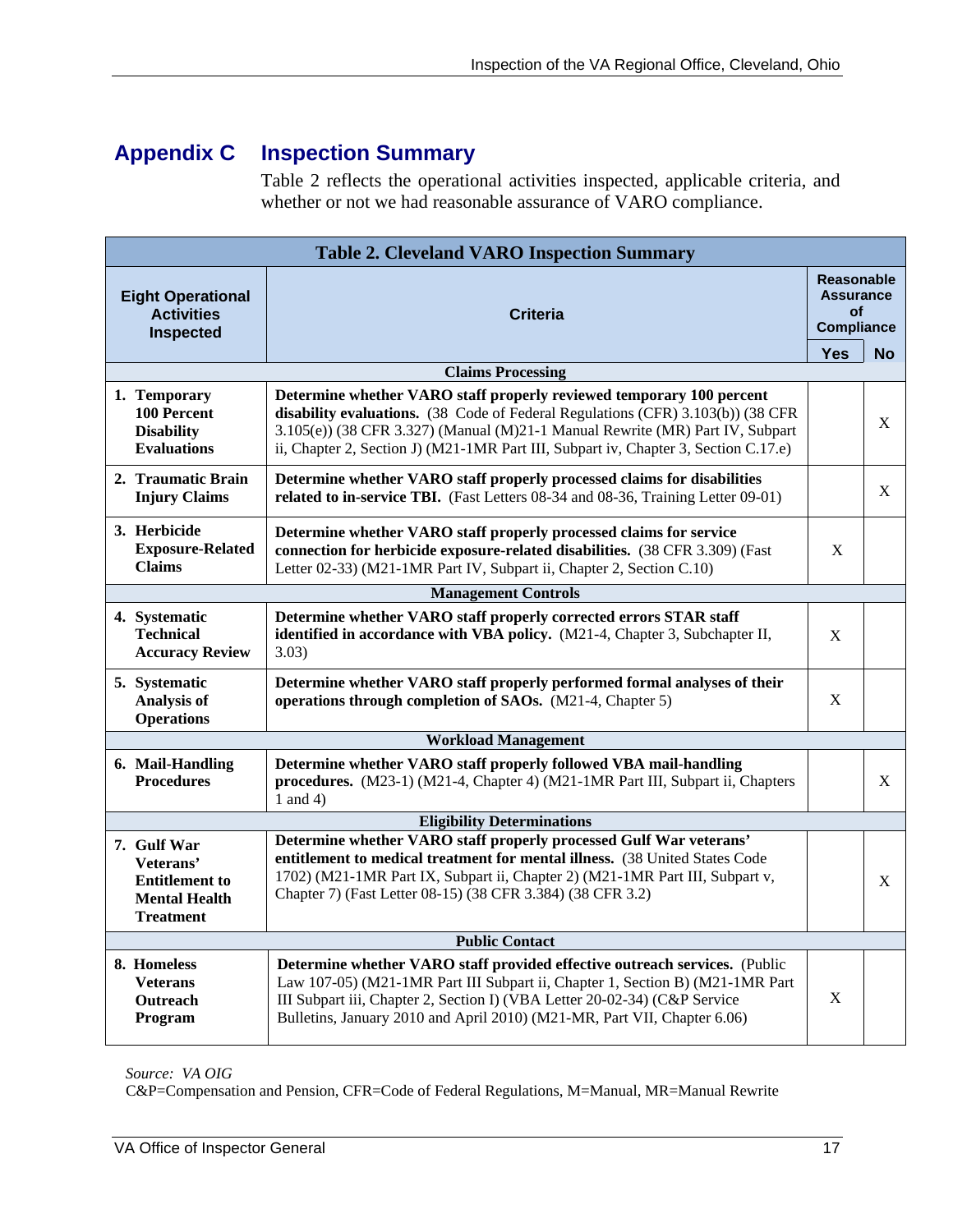| <b>OIG</b> Contact | For more information about this report, please<br>contact the Office of Inspector General at<br>$(202)$ 461-4720.                                                                                                                      |
|--------------------|----------------------------------------------------------------------------------------------------------------------------------------------------------------------------------------------------------------------------------------|
| Acknowledgments    | <b>Brent Arronte, Director</b><br>Madeline Cantu<br>Danny Clay<br>Kelly Crawford<br><b>Kyle Flannery</b><br>Lee Giesbrecht<br>Kerri Leggiero-Yglesias<br><b>Suzanne Murray</b><br>Lisa Van Haeren<br>Nelvy Viguera Butler<br>Mark Ward |

### **Appendix D OIG Contact and Staff Acknowledgments**